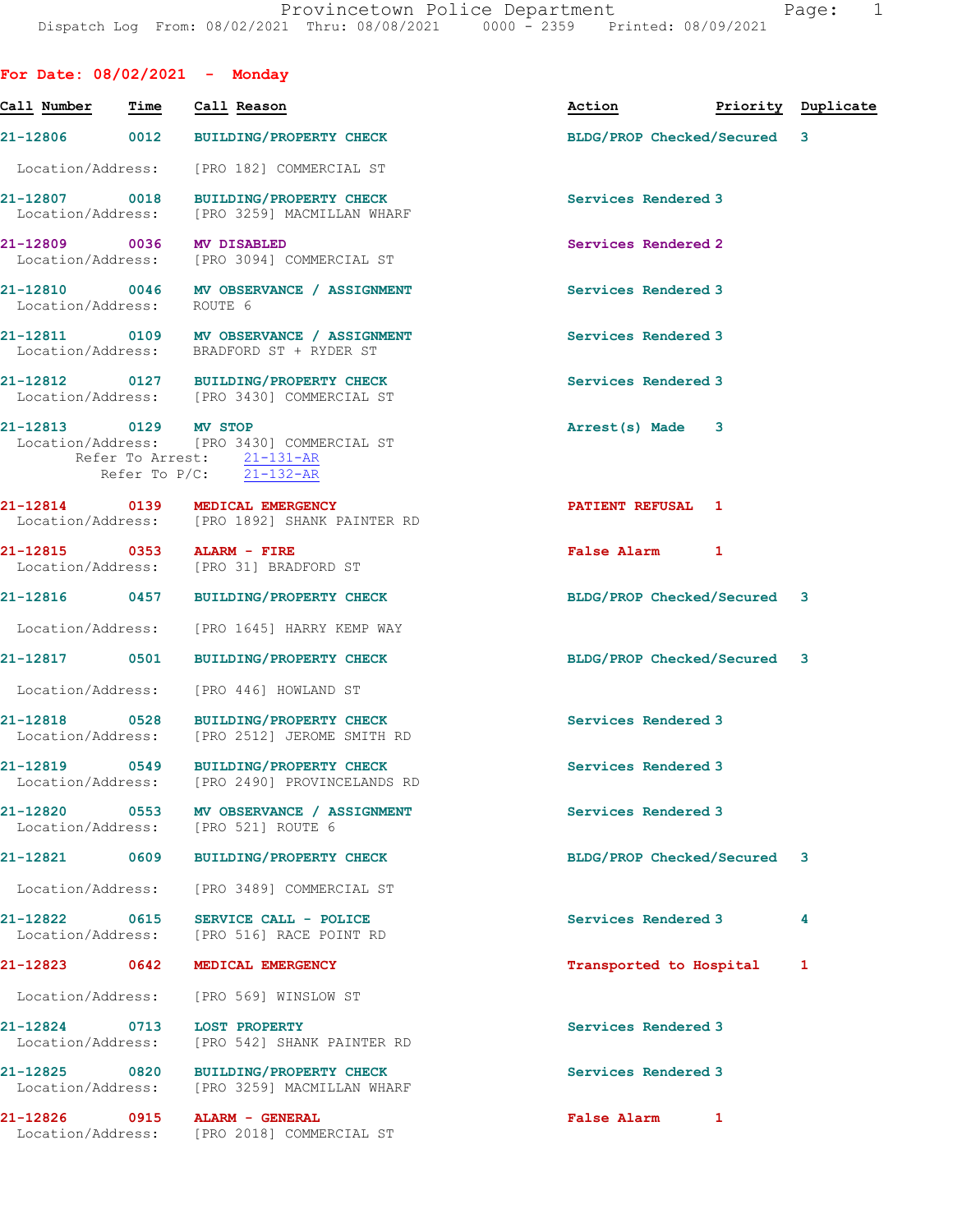21-12827 0917 911 - GENERAL Services Rendered 1

Location/Address: [PRO 4164] RACE POINT RD

21-12828 0935 911 - GENERAL Services Rendered 1 Location/Address: [PRO 3946] COMMERCIAL ST 21-12831 1042 MV OBSERVANCE / ASSIGNMENT Services Rendered 3 Location/Address: [PRO 3440] ROUTE 6 21-12832 1138 MV STOP VERBAL WARNING 3 Location/Address: [PRO 521] ROUTE 6 21-12833 1201 SUSPICIOUS ACTIVITY Could Not Locate 2 Location/Address: [PRO 2205] BRADFORD ST 21-12834 1252 FOLLOW UP SPOKEN TO 2 Location/Address: [PRO 2539] RYDER ST EXT 21-12835 1300 PARKING COMPLAINT Services Rendered 3 Location/Address: PEARL ST + BRADFORD ST 21-12838 1354 VANDALISM Services Rendered 3<br>
Location/Address: [PRO 2461] BRADFORD ST EXT Location/Address: [PRO 2461] BRADFORD ST EXT 21-12839 1431 MV OBSERVANCE / ASSIGNMENT Services Rendered 3<br>
Location/Address: [PRO 1892] SHANK PAINTER RD [PRO 1892] SHANK PAINTER RD 21-12842 1526 MV COMPLAINT Services Rendered 2 Location/Address: [PRO 2520] PRINCE ST 21-12844 1558 PARKING COMPLAINT GONE ON ARRIVAL 3 Location/Address: [PRO 2520] PRINCE ST 21-12846 1604 ASSIST CITIZEN Services Rendered 3 Location/Address: [PRO 542] SHANK PAINTER RD 21-12848 1639 MV OBSERVANCE / ASSIGNMENT Services Rendered 3<br>
Location/Address: CONWELL ST Location/Address: 21-12850 1719 BIKE - ACCIDENT **12850 121-12850** 1719 BIKE - ACCIDENT Location/Address: [PRO 440] HARRY KEMP WAY 21-12851 1721 BUILDING/PROPERTY CHECK Services Rendered 3 Location/Address: [PRO 564] BAYBERRY AVE 21-12852 1732 MV STOP Citation / Warning Issued 3 Location/Address: ROUTE 6 21-12853 1753 HAZARDS Extinguished 2 Location/Address: FREEMAN ST + COMMERCIAL ST 21-12855 1804 MV OBSERVANCE / ASSIGNMENT Services Rendered 3 Location/Address: [PRO 3440] ROUTE 6 21-12856 1818 MV STOP VERBAL WARNING 3 Location/Address: ROUTE 6 21-12858 1914 ANIMAL CALL 2001 Could Not Locate 2 Location/Address: PLEASANT ST + BRADFORD ST 21-12861 1945 MV STOP VERBAL WARNING 3 Location/Address: GOSNOLD ST 21-12862 2020 BUILDING/PROPERTY CHECK Services Rendered 3 Location/Address: [PRO 57] BRADFORD ST 21-12863 2021 BUILDING/PROPERTY CHECK BLDG/PROP Checked/Secured 3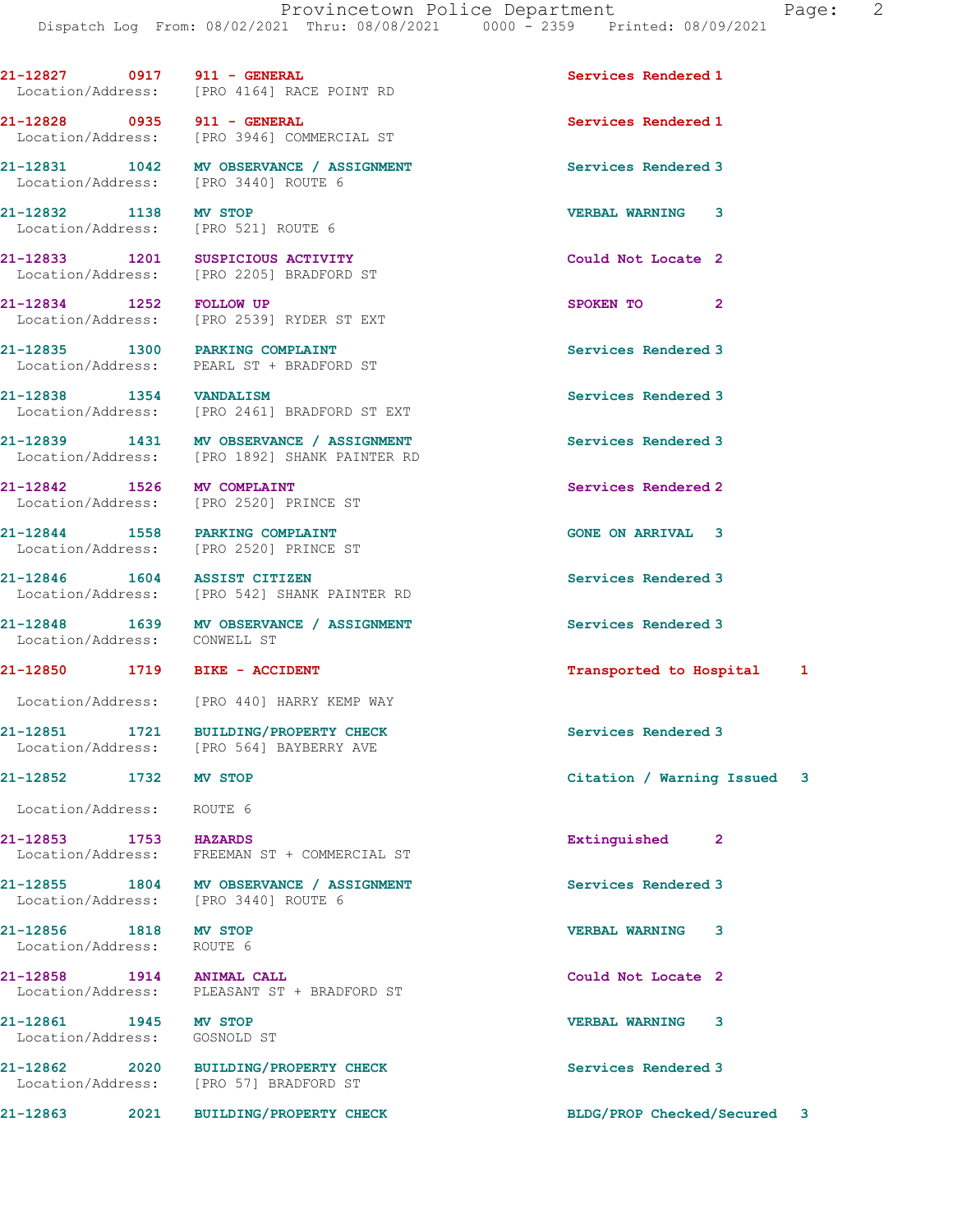|                                    | Provincetown Police Department<br>Dispatch Log From: 08/02/2021 Thru: 08/08/2021 0000 - 2359 Printed: 08/09/2021 | Page:                        | 3 |
|------------------------------------|------------------------------------------------------------------------------------------------------------------|------------------------------|---|
|                                    | Location/Address: [PRO 175] COMMERCIAL ST                                                                        |                              |   |
|                                    | 21-12864 2031 BUILDING/PROPERTY CHECK<br>Location/Address: [PRO 2540] RACE POINT RD                              | Services Rendered 3          |   |
|                                    | 21-12865 2038 MV COMPLAINT                                                                                       | Citation / Warning Issued 2  |   |
|                                    | Location/Address: [PRO 747] BRADFORD ST                                                                          |                              |   |
| 21-12866 2048 ANIMAL CALL          | Location/Address: [PRO 1368] COTTAGE ST                                                                          | Services Rendered 2          |   |
|                                    | 21-12867 2121 NOISE COMPLAINT<br>Location/Address: [PRO 399] COMMERCIAL ST                                       | SPOKEN TO<br>3               |   |
| 21-12868 2124 MV STOP              | Location/Address: BRADFORD ST + HANCOCK ST                                                                       | <b>VERBAL WARNING</b><br>3   |   |
| 21-12869 2129 MV STOP              |                                                                                                                  | Citation / Warning Issued 3  |   |
| Location/Address: ROUTE 6          |                                                                                                                  |                              |   |
|                                    | 21-12870 2138 MEDICAL EMERGENCY                                                                                  | Transported to Hospital<br>1 |   |
|                                    | Location/Address: [PRO 208] COMMERCIAL ST                                                                        |                              |   |
|                                    | 21-12871 2146 MEDICAL EMERGENCY                                                                                  | Transported to Hospital<br>1 |   |
|                                    | Location/Address: [PRO 208] COMMERCIAL ST                                                                        |                              |   |
| 21-12872 2221                      | <b>MV STOP</b><br>Location/Address: [PRO 1886] BRADFORD ST                                                       | <b>VERBAL WARNING</b><br>3   |   |
|                                    | 21-12873 2255 ASSIST DEPARTMENT / MUTUAL AID<br>Location/Address: [TRU 69] SHORE RD                              | Services Rendered 3          |   |
|                                    | 21-12874 2258 NOISE COMPLAINT<br>Location/Address: [PRO 690] ATWOOD AVE                                          | SPOKEN TO<br>3               |   |
|                                    | 21-12875 2348 BUILDING/PROPERTY CHECK                                                                            | BLDG/PROP Checked/Secured 3  |   |
|                                    | Location/Address: [PRO 2461] BRADFORD ST EXT                                                                     |                              |   |
| 21-12876                           | 2348 BUILDING/PROPERTY CHECK                                                                                     | BLDG/PROP Checked/Secured 3  |   |
|                                    | Location/Address: [PRO 182] COMMERCIAL ST                                                                        |                              |   |
|                                    | For Date: $08/03/2021$ - Tuesday                                                                                 |                              |   |
| 21-12877 0000<br>Location/Address: | <b>BUILDING/PROPERTY CHECK</b><br>[PRO 3259] MACMILLAN WHARF                                                     | Services Rendered 3          |   |
|                                    | 21-12879 0039 MV OBSERVANCE / ASSIGNMENT<br>Location/Address: BRADFORD ST + RYDER ST                             | Services Rendered 3          |   |
| Location/Address:                  | 21-12880 0054 ASSIST CITIZEN<br>[PRO 2704] COMMERCIAL ST                                                         | Services Rendered 3          |   |
| 21-12882 0112<br>Location/Address: | MV OBSERVANCE / ASSIGNMENT<br>BRADFORD ST + HOWLAND ST                                                           | Services Rendered 3          |   |
| Location/Address:                  | 21-12883 0151 BUILDING/PROPERTY CHECK<br>[PRO 3271] BRADFORD ST                                                  | Services Rendered 3          |   |
| 21-12884                           | 0208 BUILDING/PROPERTY CHECK                                                                                     | BLDG/PROP Checked/Secured 3  |   |

21-12885 0242 BUILDING/PROPERTY CHECK Services Rendered 3 Location/Address: [PRO 3165] RACE POINT RD

Location/Address: [PRO 3430] COMMERCIAL ST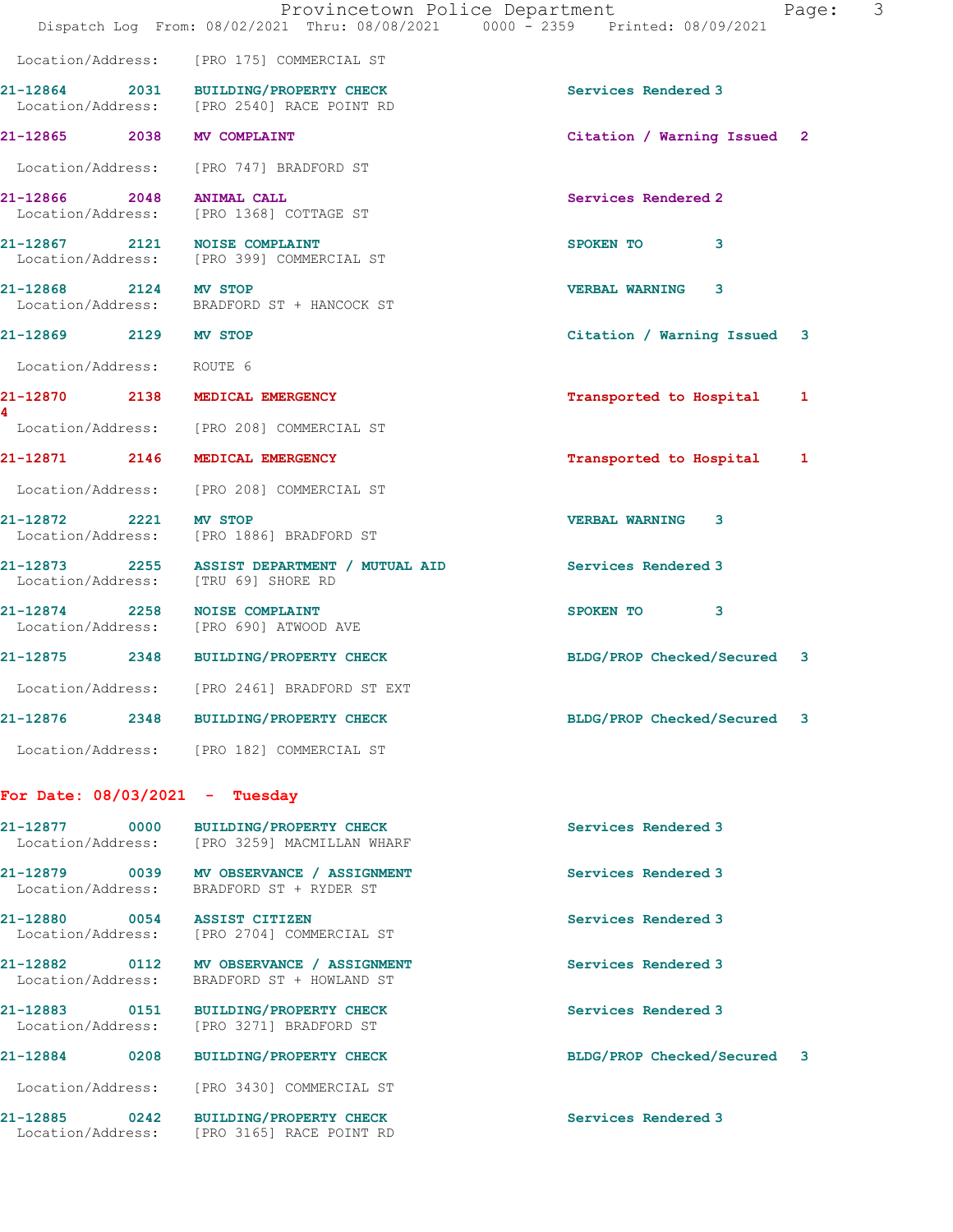21-12886 0509 BUILDING/PROPERTY CHECK Services Rendered 3 Location/Address: [PRO 2512] JEROME SMITH RD 21-12887 0509 ASSIST DEPARTMENT / MUTUAL AID Referred to Other Agency 3 Location/Address: [PRO 3287] ROUTE 6 21-12888 0512 BUILDING/PROPERTY CHECK BLDG/PROP Checked/Secured 3 Location/Address: [PRO 530] SHANK PAINTER RD 21-12889 0513 BUILDING/PROPERTY CHECK Services Rendered 3 Location/Address: [PRO 2540] RACE POINT RD 21-12890 0520 MV OBSERVANCE / ASSIGNMENT Services Rendered 3 Location/Address: ROUTE 6 + HOWLAND ST 21-12891 0603 MV OBSERVANCE / ASSIGNMENT Services Rendered 3 Location/Address: 21-12892 0623 SERVICE CALL - POLICE Services Rendered 3 4 Location/Address: [PRO 516] RACE POINT RD 21-12894 0837 BUILDING/PROPERTY CHECK Services Rendered 3<br>
Location/Address: [PRO 2500] COMMERCIAL ST [PRO 2500] COMMERCIAL ST 21-12895 0852 911 - GENERAL Services Rendered 1 Location/Address: [PRO 1343] COMMERCIAL ST 21-12896 0939 MV OBSERVANCE / ASSIGNMENT Services Rendered 3 Location/Address: ROUTE 6 + SNAIL RD 21-12897 0954 MV OBSERVANCE / ASSIGNMENT Services Rendered 3 [PRO 4136] BRADFORD ST 21-12898 1035 MV STOP VERBAL WARNING 3 Location/Address: THISTLEMORE RD + BRADFORD ST 21-12899 1054 FOLLOW UP Services Rendered 2 Location/Address: [PRO 762] BRADFORD ST 21-12901 1101 LOST PROPERTY Services Rendered 3 Location/Address: [PRO 542] SHANK PAINTER RD 21-12902 1102 MV COLLISION Services Rendered 1 Location/Address: [PRO 3004] BRADFORD ST 21-12903 1116 911 - GENERAL Services Rendered 1 Location/Address: [PRO 2088] COMMERCIAL ST 21-12904 1116 SUSPICIOUS ACTIVITY<br>
Location/Address: [PRO 1796] BRADFORD ST [PRO 1796] BRADFORD ST 21-12905 1138 MV STOP VERBAL WARNING 3 Location/Address: [PRO 1837] COMMERCIAL ST 21-12906 1144 BUILDING/PROPERTY CHECK BLDG/PROP Checked/Secured 3 Location/Address: [PRO 521] ROUTE 6 21-12908 1149 LOST PROPERTY Services Rendered 3 Location/Address: [PRO 542] SHANK PAINTER RD 21-12909 1156 911 - GENERAL Services Rendered 1 Location/Address: [PRO 106] COMMERCIAL ST 21-12913 1207 LOST PROPERTY **1207 Services Rendered 3**  Location/Address: [PRO 542] SHANK PAINTER RD 21-12910 1208 BUILDING/PROPERTY CHECK BLDG/PROP Checked/Secured 3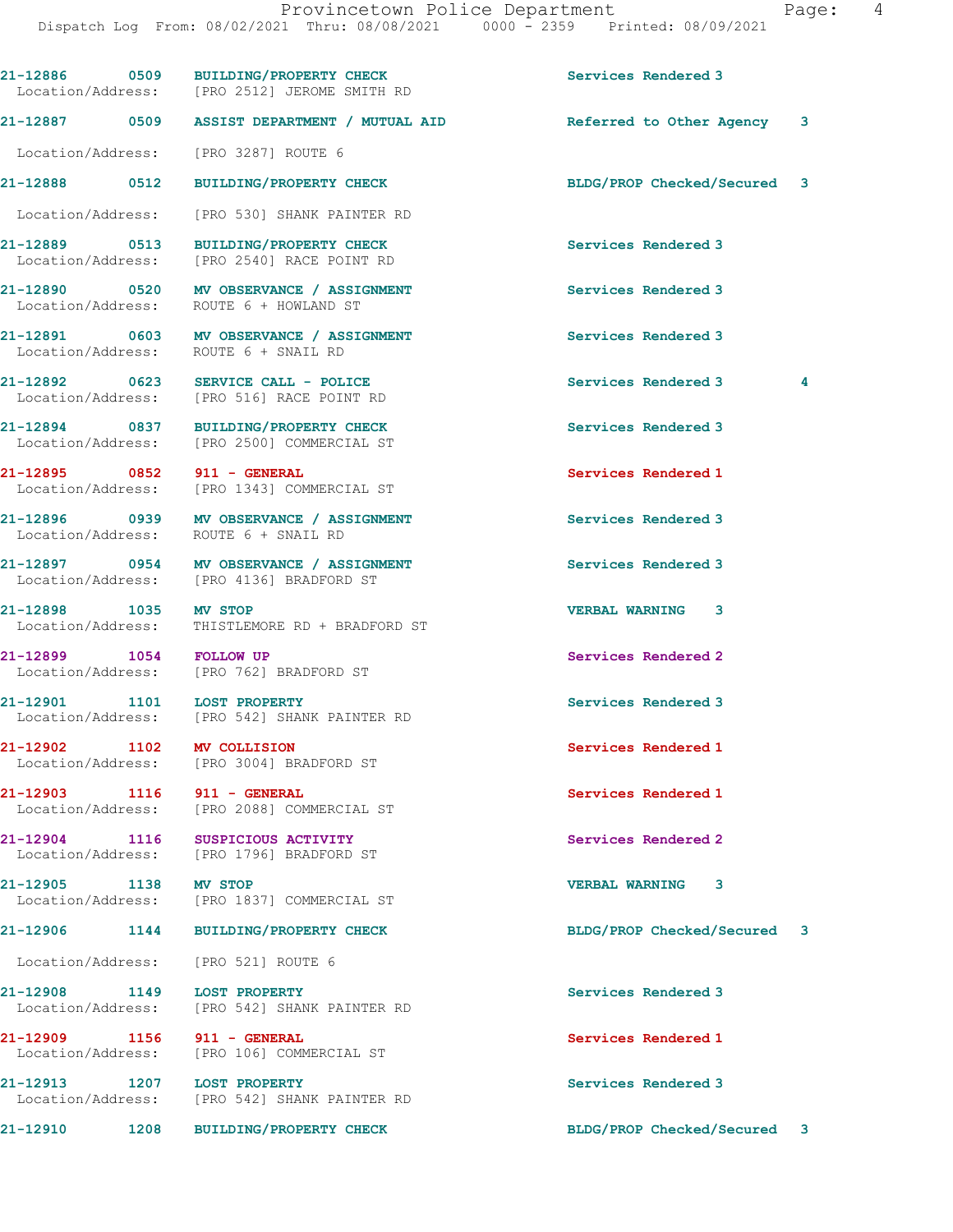Location/Address: [PRO 2540] RACE POINT RD

21-12912 1220 MV STOP 120 1220 21-12912 1220 123

 Location/Address: PRINCE ST + BRADFORD ST 21-12914 1230 MEDICAL EMERGENCY PATIENT REFUSAL 1

Location/Address: PROVINCELANDS RD + BRADFORD ST EXT

21-12915 1242 LOST PROPERTY Services Rendered 3 Location/Address: [PRO 542] SHANK PAINTER RD

21-12916 1244 ANIMAL CALL Services Rendered 2 Location/Address: [PRO 564] BAYBERRY AVE

21-12917 1313 LOST PROPERTY Services Rendered 3 Location/Address: [PRO 542] SHANK PAINTER RD

21-12918 1316 DISTURBANCE - FIGHT / ARGUMENT Services Rendered 1 Location/Address: [PRO 3094] COMMERCIAL ST

21-12921 1409 VANDALISM Services Rendered 3 Location/Address: [PRO 4158] COMMERCIAL ST

21-12920 1410 FOLLOW UP FOLLOW UP 2 Location/Address: [PRO 542] SHANK PAINTER RD

21-12922 1421 DISTURBANCE - FIGHT / ARGUMENT Services Rendered 1 Location/Address: [PRO 338] SHANK PAINTER RD

21-12923 1426 LOST PROPERTY Services Rendered 3 Location/Address: [PRO 542] SHANK PAINTER RD

21-12924 1442 ASSIST DEPARTMENT / MUTUAL AID Referred to Other Agency 3

Location/Address: [PRO 2543] MACMILLAN WHARF

Location/Address: [PRO 440] HARRY KEMP WAY

21-12926 1512 LARCENY / FORGERY / FRAUD SPOKEN TO 2 Location/Address: [PRO 542] SHANK PAINTER RD

21-12928 1531 HARASSMENT / THREATS SPOKEN TO 2 Location/Address: [PRO 1264] COMMERCIAL ST

21-12929 1531 BUILDING/PROPERTY CHECK Services Rendered 3 Location/Address: [PRO 3430] COMMERCIAL ST

21-12930 1535 HARASSMENT / THREATS SPOKEN TO 2 Location/Address: [PRO 2273] WINTHROP ST

21-12931 1549 ANIMAL CALL Services Rendered 2 Location/Address: [PRO 526] RYDER ST EXT

21-12933 1622 FOLLOW UP Services Rendered 2 Location/Address: [PRO 284] COMMERCIAL ST

21-12935 1801 MV OBSERVANCE / ASSIGNMENT Services Rendered 3 Location/Address: [PRO 3440] ROUTE 6

21-12936 1806 MEDICAL EMERGENCY 19936 Services Rendered 1<br>
Location/Address: [PRO 146] COMMERCIAL ST [PRO 146] COMMERCIAL ST

21-12937 1815 MV STOP VERBAL WARNING 3 Location/Address: [PRO 1943] COMMERCIAL ST

21-12938 1828 ALARM - GENERAL False Alarm 1 Location/Address: [PRO 2277] BRADFORD ST

21-12925 1450 MEDICAL EMERGENCY Transported to Hospital 1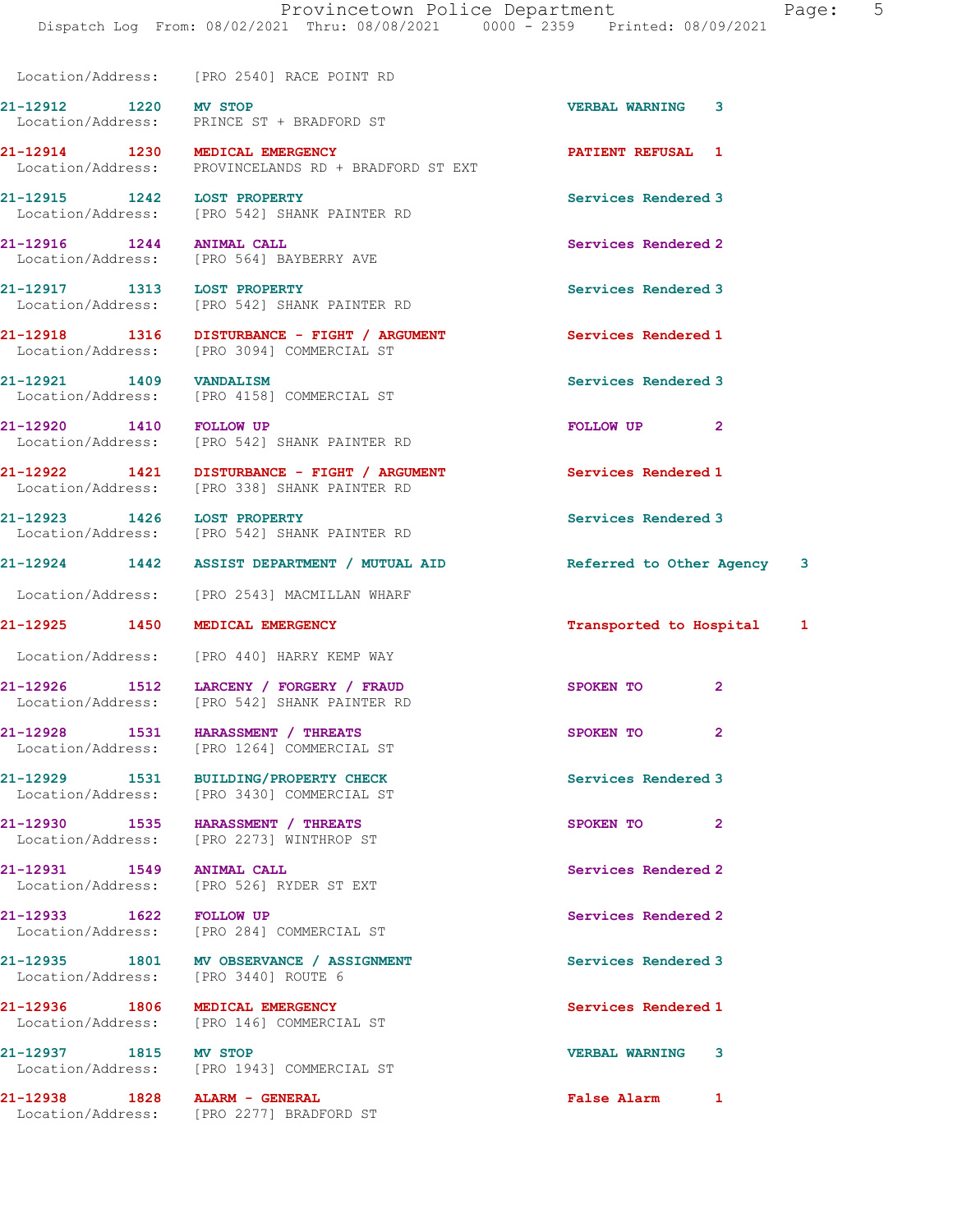|                                       |                                                                     | Dispatch Log From: 08/02/2021 Thru: 08/08/2021 0000 - 2359 Printed: 08/09/2021 |
|---------------------------------------|---------------------------------------------------------------------|--------------------------------------------------------------------------------|
| Location/Address: [PRO 3440] ROUTE 6  | 21-12940 1845 MV OBSERVANCE / ASSIGNMENT                            | Services Rendered 3                                                            |
| 21-12942 1917 MV STOP                 | Location/Address: ROUTE 6 + SNAIL RD                                | VERBAL WARNING 3                                                               |
| 21-12944 1950 MEDICAL EMERGENCY       |                                                                     | Transported to Hospital 1                                                      |
| Location/Address: COMMERCIAL ST       |                                                                     |                                                                                |
| 21-12945 2027 911 - GENERAL           | Location/Address: [PRO 208] COMMERCIAL ST                           | Services Rendered 1                                                            |
|                                       | 21-12947 2054 BUILDING/PROPERTY CHECK                               | BLDG/PROP Checked/Secured 3                                                    |
|                                       | Location/Address: [PRO 1778] SHANK PAINTER RD                       |                                                                                |
| 21-12948 2121 MV STOP                 | Location/Address: ROUTE 6 + SNAIL RD                                | VERBAL WARNING 3                                                               |
| 21-12949 2125 MV STOP                 | Location/Address: HOBSON AVE + COMMERCIAL ST                        | VERBAL WARNING 3                                                               |
| 21-12950 2134 MV STOP                 |                                                                     | Citation / Warning Issued 3                                                    |
|                                       | Location/Address: COMMODORE AVE + COMMERCIAL ST                     |                                                                                |
| 21-12951 2155 MV STOP                 | Location/Address: ROUTE 6 + SNAIL RD                                | VERBAL WARNING 3                                                               |
| 21-12952 2225 MV STOP                 |                                                                     | Citation / Warning Issued 3                                                    |
|                                       | Location/Address: [PRO 866] COMMERCIAL ST                           |                                                                                |
| For Date: $08/04/2021$ - Wednesday    |                                                                     |                                                                                |
| 21-12956 0017 ASSIST CITIZEN          | Location/Address: [PRO 2507] YOUNGS CT                              | Services Rendered 3                                                            |
| 21-12960 0150 MEDICAL EMERGENCY       | Location/Address: STANDISH ST + COMMERCIAL ST                       | Services Rendered 1                                                            |
| Location/Address:                     | 21-12961 0204 BUILDING/PROPERTY CHECK<br>[PRO 3259] MACMILLAN WHARF | Services Rendered 3                                                            |
| 21-12962<br>0218                      | BUILDING/PROPERTY CHECK                                             | BLDG/PROP Checked/Secured<br>3                                                 |
| Location/Address:                     | [PRO 2043] BRADFORD ST                                              |                                                                                |
| 21-12963<br>0218<br>Location/Address: | <b>BUILDING/PROPERTY CHECK</b><br>[PRO 3271] BRADFORD ST            | Services Rendered 3                                                            |

21-12964 0243 MV OBSERVANCE / ASSIGNMENT Services Rendered 3

21-12965 0307 MV STOP VERBAL WARNING 3

21-12966 0329 DISORDERLY **CONE ON ARRIVAL** 1

21-12970 0615 SERVICE CALL - POLICE 3 Services Rendered 3 5

Location/Address: SHANK PAINTER RD + JEROME SMITH RD

Location/Address: ROUTE 6 + CONWELL ST

Location/Address: [PRO 881] CONANT ST

21-12967 0508 BUILDING/PROPERTY CHECK Services Rendered 3 Location/Address: [PRO 2540] RACE POINT RD

21-12969 0544 MV OBSERVANCE / ASSIGNMENT Services Rendered 3 Location/Address: ROUTE 6 + SNAIL RD

Location/Address: [PRO 516] RACE POINT RD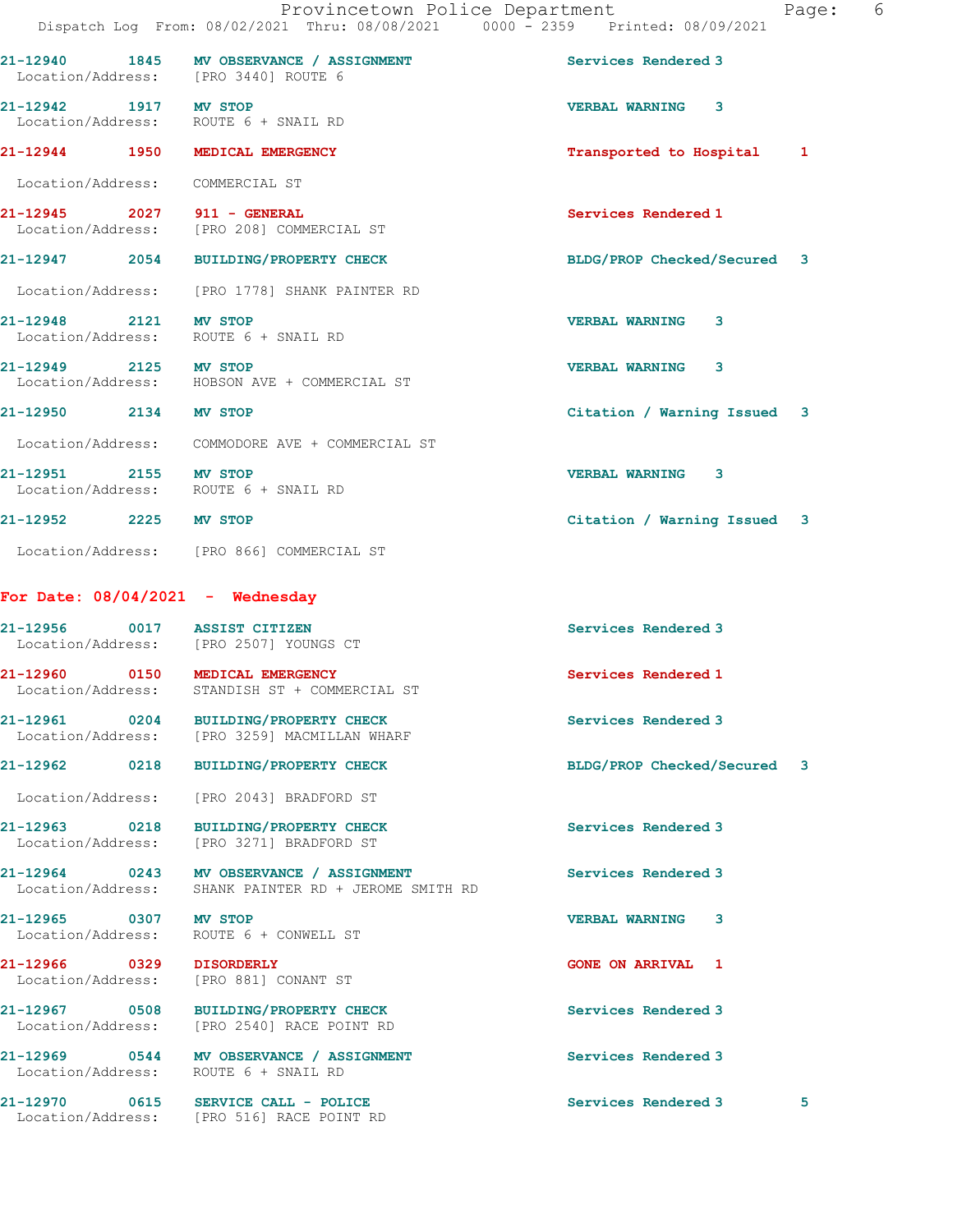|                                                        | 21-12972 0620 BUILDING/PROPERTY CHECK                                                                  | BLDG/PROP Checked/Secured 3 |  |
|--------------------------------------------------------|--------------------------------------------------------------------------------------------------------|-----------------------------|--|
|                                                        | Location/Address: [PRO 447] JEROME SMITH RD                                                            |                             |  |
|                                                        | 21-12973 0826 BUILDING/PROPERTY CHECK<br>Location/Address: [PRO 2540] RACE POINT RD                    | Services Rendered 3         |  |
| 21-12975 0836                                          | <b>LOST PROPERTY</b><br>Location/Address: [PRO 484] MASONIC PL                                         | Services Rendered 3         |  |
|                                                        | 21-12977 0917 DISTURBANCE - FIGHT / ARGUMENT<br>Location/Address: [PRO 2535] COMMERCIAL ST             | Services Rendered 1         |  |
|                                                        | 21-12981 1030 MEDICAL EMERGENCY                                                                        | Transported to Hospital 1   |  |
|                                                        | Location/Address: [PRO 440] HARRY KEMP WAY                                                             |                             |  |
|                                                        | 21-12982 1105 BUILDING/PROPERTY CHECK                                                                  | BLDG/PROP Checked/Secured 3 |  |
|                                                        | Location/Address: [PRO 2483] COMMERCIAL ST                                                             |                             |  |
| 21-12985 1240                                          | MEDICAL EMERGENCY<br>Location/Address: [PRO 1892] SHANK PAINTER RD                                     | <b>PATIENT REFUSAL 1</b>    |  |
| 21-12987 1257 MV COLLISION                             | Location/Address: [PRO 821] COMMERCIAL ST                                                              | Services Rendered 1         |  |
|                                                        | 21-12988 1330 911 - GENERAL<br>Location/Address: [PRO 2000] COMMERCIAL ST                              | Services Rendered 1         |  |
| 21-12989 1332 MV HIT & RUN                             | Location/Address: [PRO 3296] SHANK PAINTER RD                                                          | Services Rendered 2         |  |
| 21-12990 1512                                          | ALARM - FIRE<br>Location/Address: [PRO 2277] BRADFORD ST                                               | False Alarm 1               |  |
|                                                        | 21-12995 1552 LOST PROPERTY<br>Location/Address: [PRO 4025] BRADFORD ST                                | Services Rendered 3         |  |
|                                                        | 21-12991 1619 MV OBSERVANCE / ASSIGNMENT<br>Location/Address: [PRO 57] BRADFORD ST                     | Services Rendered 3         |  |
| 21-12992 1641 MV STOP<br>Location/Address: BRADFORD ST |                                                                                                        | <b>VERBAL WARNING</b><br>3  |  |
| 21-12993 1642 FOLLOW UP                                | Location/Address: [PRO 542] SHANK PAINTER RD<br>Refer To Arrest: 21-29-AR<br>Refer To Arrest: 21-30-AR | FOLLOW UP<br>$\mathbf{2}$   |  |
| 21-12994 1647 GENERAL INFO                             | Location/Address: [PRO 526] RYDER ST EXT                                                               | Services Rendered 3         |  |
| 21-12996 1709 FOLLOW UP                                | Location/Address: [PRO 542] SHANK PAINTER RD<br>Refer To Arrest: 21-29-AR<br>Refer To Arrest: 21-30-AR | SPOKEN TO<br>$\mathbf{2}$   |  |
|                                                        | 21-12997 1712 BIKE - GENERAL<br>Location/Address: COMMERCIAL ST                                        | Services Rendered 2         |  |
|                                                        | 21-13000 1904 MV OBSERVANCE / ASSIGNMENT<br>Location/Address: [PRO 606] CONWELL ST                     | Services Rendered 3         |  |
| 21-13002                                               | 2009 BUILDING/PROPERTY CHECK                                                                           | BLDG/PROP Checked/Secured 3 |  |
|                                                        | Location/Address: [PRO 182] COMMERCIAL ST                                                              |                             |  |
|                                                        | 21-13003 2038 MV OBSERVANCE / ASSIGNMENT<br>Location/Address: [PRO 3440] ROUTE 6                       | Services Rendered 3         |  |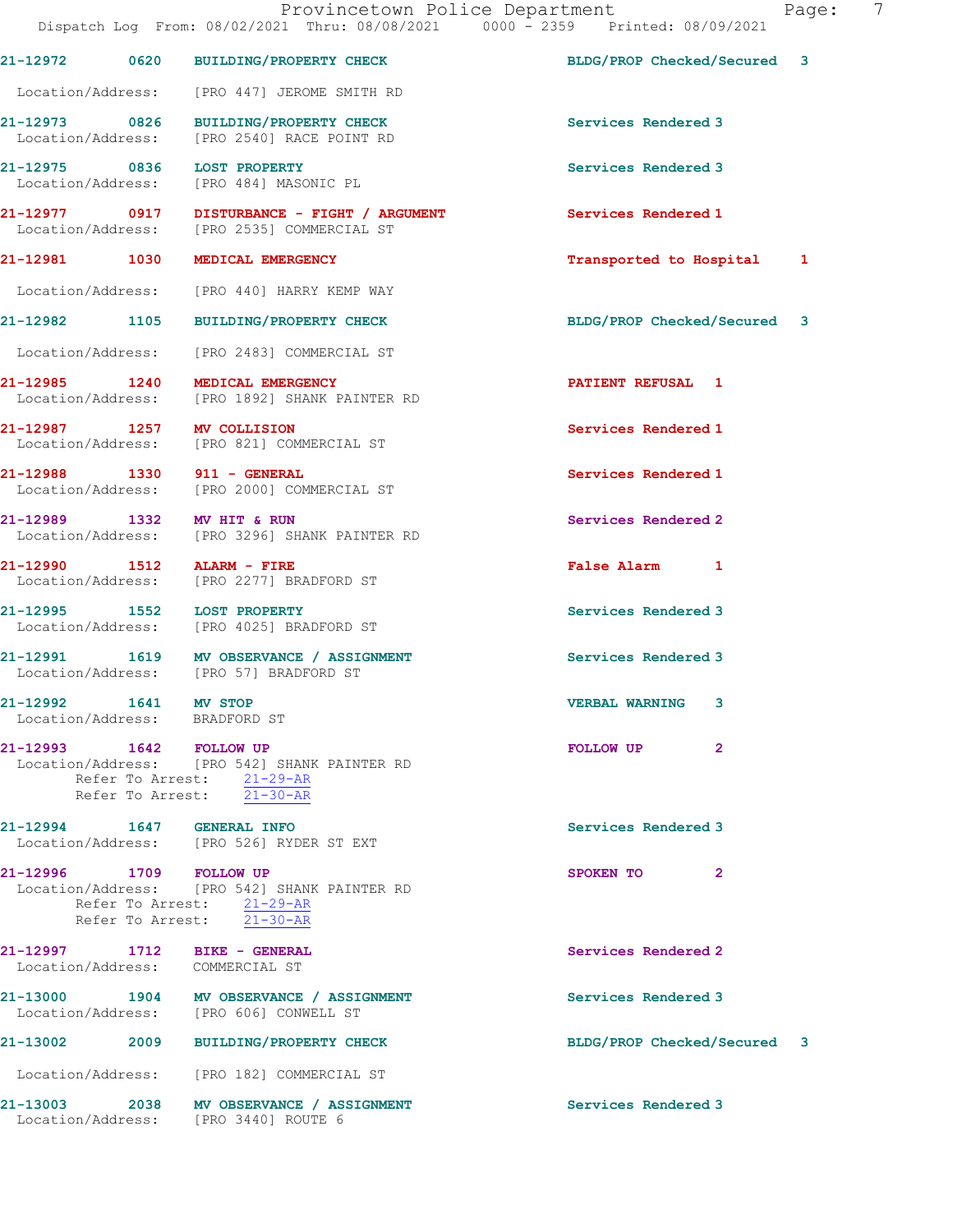|                       | Provincetown Police Department<br>Dispatch Log From: 08/02/2021 Thru: 08/08/2021 0000 - 2359 Printed: 08/09/2021 | Page:                                 | 8 |
|-----------------------|------------------------------------------------------------------------------------------------------------------|---------------------------------------|---|
| 21-13004 2041 MV STOP | Location/Address: [PRO 2362] BRADFORD ST                                                                         | <b>VERBAL WARNING</b><br>$\mathbf{3}$ |   |
|                       | 21-13005 2057 ASSIST DEPARTMENT / MUTUAL AID<br>Location/Address: [TRU 310] ROUTE 6                              | Services Rendered 3                   |   |
|                       | 21-13006 2103 BUILDING/PROPERTY CHECK                                                                            | BLDG/PROP Checked/Secured 3           |   |
|                       | Location/Address: [PRO 3746] BRADFORD ST EXT                                                                     |                                       |   |
|                       | 21-13007 2133 MV OBSERVANCE / ASSIGNMENT<br>Location/Address: HIGH POLE HILL + BRADFORD ST                       | Services Rendered 3                   |   |
|                       | 21-13009 2151 BUILDING/PROPERTY CHECK                                                                            | BLDG/PROP Checked/Secured 3           |   |
|                       | Location/Address: [PRO 585] COMMERCIAL ST                                                                        |                                       |   |
|                       | 21-13010 2249 BUILDING/PROPERTY CHECK<br>Location/Address: [PRO 3430] COMMERCIAL ST                              | Services Rendered 3                   |   |
|                       | 21-13011 2313 MEDICAL EMERGENCY<br>Location/Address: [PRO 63] BRADFORD ST EXT                                    | PATIENT REFUSAL 1                     |   |
|                       | 21-13012 2344 BUILDING/PROPERTY CHECK                                                                            | BLDG/PROP Checked/Secured 3           |   |
|                       | Location/Address: [PRO 3430] COMMERCIAL ST                                                                       |                                       |   |
|                       | For Date: $08/05/2021$ - Thursday                                                                                |                                       |   |

| 21-13027 0929                      | MEDICAL EMERGENCY                                                                       | Transported to Hospital     | 1 |
|------------------------------------|-----------------------------------------------------------------------------------------|-----------------------------|---|
|                                    | $21-13026$ 0613 SERVICE CALL - POLICE<br>Location/Address: [PRO 516] RACE POINT RD      | Services Rendered 3         |   |
|                                    | 21-13025 0609 MV OBSERVANCE / ASSIGNMENT<br>Location/Address: [PRO 447] JEROME SMITH RD | Services Rendered 3         |   |
|                                    | 21-13024 0602 MV OBSERVANCE / ASSIGNMENT<br>Location/Address: HOWLAND ST + BRADFORD ST  | Services Rendered 3         |   |
| 21-13023 0548                      | MV COMPLAINT<br>Location/Address: [PRO 1000] MONTELLO ST                                | SPOKEN TO<br>$\overline{2}$ |   |
|                                    | Location/Address: [PRO 530] SHANK PAINTER RD                                            |                             |   |
|                                    | 21-13022 0515 BUILDING/PROPERTY CHECK                                                   | BLDG/PROP Checked/Secured 3 |   |
|                                    | 21-13021 0509 BUILDING/PROPERTY CHECK<br>Location/Address: [PRO 3259] MACMILLAN WHARF   | Services Rendered 3         |   |
| 21-13020 0229<br>Location/Address: | BUILDING/PROPERTY CHECK<br>[PRO 447] JEROME SMITH RD                                    | Services Rendered 3         |   |
| Location/Address:                  | [PRO 2206] PILGRIMS LANDING                                                             |                             |   |
| 21-13019 0228                      | <b>BUILDING/PROPERTY CHECK</b>                                                          | BLDG/PROP Checked/Secured 3 |   |
|                                    | Location/Address: [PRO 1339] COMMERCIAL ST                                              |                             |   |
| 21-13017 0052 MEDICAL EMERGENCY    |                                                                                         | Transported to Hospital 1   |   |
|                                    | 21-13016 0039 MV OBSERVANCE / ASSIGNMENT<br>Location/Address: BRADFORD ST + HOWLAND ST  | Services Rendered 3         |   |
| Location/Address:                  | ROUTE 6 + SNAIL RD                                                                      |                             |   |
|                                    | 21-13015 0026 MV OBSERVANCE / ASSIGNMENT                                                | No Action Required          | 3 |
| $21 - 13014$ 0003                  | <b>BAR CHECK</b><br>Location/Address: [PRO 3443] COMMERCIAL ST                          | Services Rendered 3         |   |
|                                    |                                                                                         |                             |   |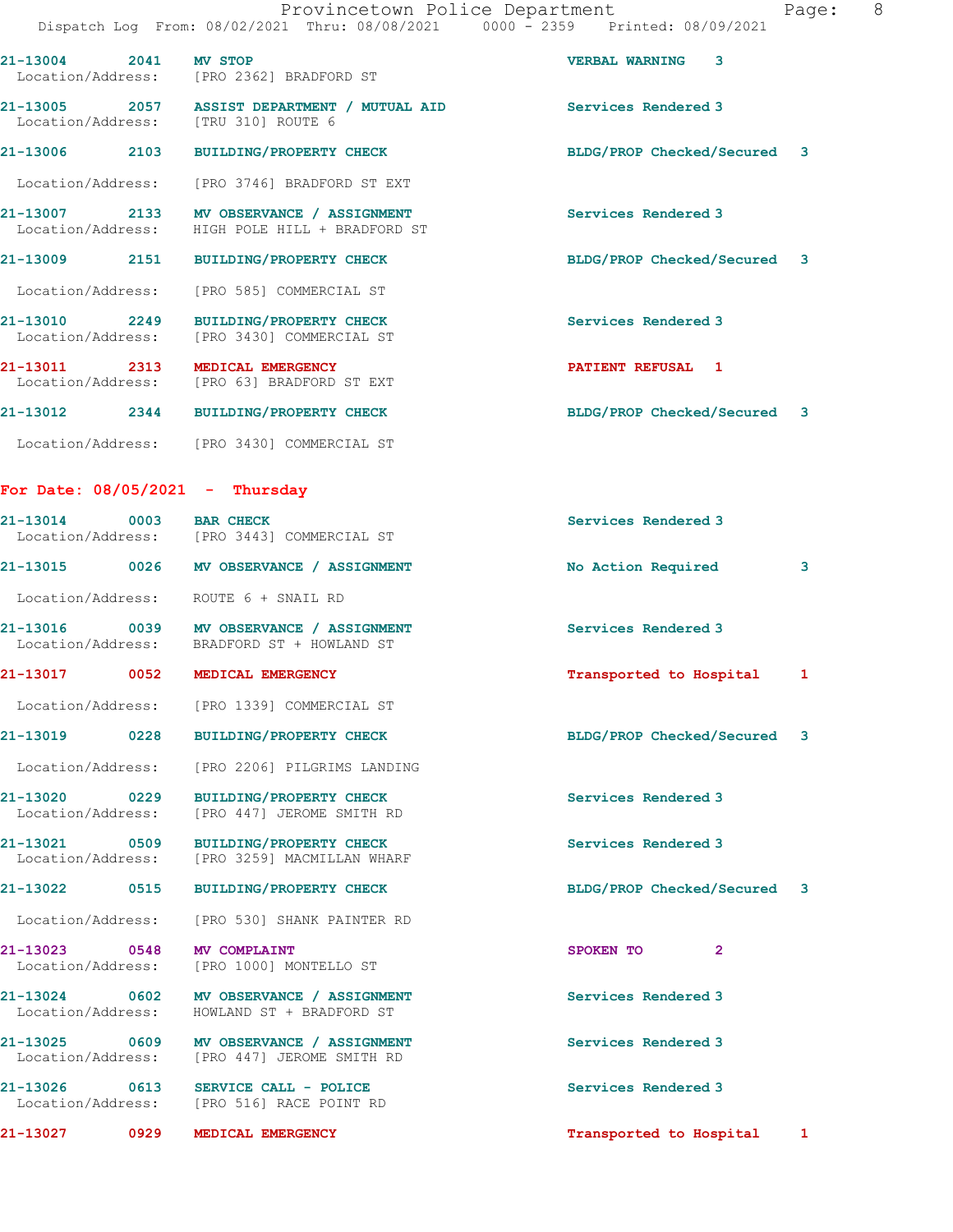Dispatch Log From: 08/02/2021 Thru: 08/08/2021 0000 - 2359 Printed: 08/09/2021

Location/Address: [PRO 837] COMMERCIAL ST

21-13028 1010 LOST PROPERTY Services Rendered 3 Location/Address: [PRO 483] MACMILLAN WHARF

21-13030 1042 TRAFFIC CONTROL Services Rendered 3

21-13038 1329 911 - GENERAL Services Rendered 1

Location/Address: COMMERCIAL ST

21-13044 1554 MV COLLISION Services Rendered 1<br>
Location/Address: [PRO 2277] BRADFORD ST Refer To Accident: 21-51-AC

21-13046 1654 FOLLOW UP 20 SPOKEN TO 2 Location/Address: [PRO 542] SHANK PAINTER RD

Location/Address: [PRO 440] HARRY KEMP WAY

21-13029 1025 PARKING COMPLAINT GONE ON ARRIVAL 3 Location/Address: [PRO 1560] CONANT ST

Location/Address: BROWNE ST + SHANK PAINTER RD

21-13031 1114 911 - GENERAL 1114 Services Rendered 1 Location/Address: [PRO 106] COMMERCIAL ST

21-13032 1127 BUILDING/PROPERTY CHECK Services Rendered 3 Location/Address: [PRO 3259] MACMILLAN WHARF

Location/Address: [PRO 3222] ALDEN ST

21-13034 1216 LOST PROPERTY **1200 Services Rendered** 3 Location/Address: [PRO 542] SHANK PAINTER RD

21-13035 1229 MV COLLISION Services Rendered 1<br>
Location/Address: [PRO 440] HARRY KEMP WAY [PRO 440] HARRY KEMP WAY

21-13036 1233 ANIMAL CALL Services Rendered 2 Location/Address: [PRO 367] COMMERCIAL ST

21-13037 1239 LARCENY / FORGERY / FRAUD Services Rendered 2 Location/Address: [PRO 1299] BRADFORD ST

Location/Address: RYDER ST + COMMERCIAL ST

21-13039 1403 FOLLOW UP **Services Rendered 2**<br>
Location/Address: [PRO 57] BRADFORD ST [PRO 57] BRADFORD ST

21-13040 1415 FOLLOW UP Services Rendered 2 Location/Address: [PRO 357] COMMERCIAL ST

Location/Address: [PRO 440] HARRY KEMP WAY

21-13045 1545 SERVICE CALL - POLICE Services Rendered 3 Location/Address: [PRO 542] SHANK PAINTER RD

[PRO 2277] BRADFORD ST

21-13048 1753 LOST PROPERTY Services Rendered 3 Location/Address: [PRO 3431] COMMERCIAL ST

21-13049 1802 SHOPLIFTING<br>
Location/Address: [PRO 4161] COMMERCIAL ST [PRO 4161] COMMERCIAL ST

21-13050 1937 MV OBSERVANCE / ASSIGNMENT Services Rendered 3

21-13033 1144 MEDICAL EMERGENCY Transported to Hospital 1

21-13041 1436 MEDICAL EMERGENCY **1436 120 MEDICAL EMERGENCY** 14 20 12 14 21 14 22 21 21 22 22 23 23 24 25 26 26 26

21-13043 1538 BIKE - ACCIDENT Services Rendered 1

21-13047 1700 MEDICAL EMERGENCY 1 21-13047 1 1200 1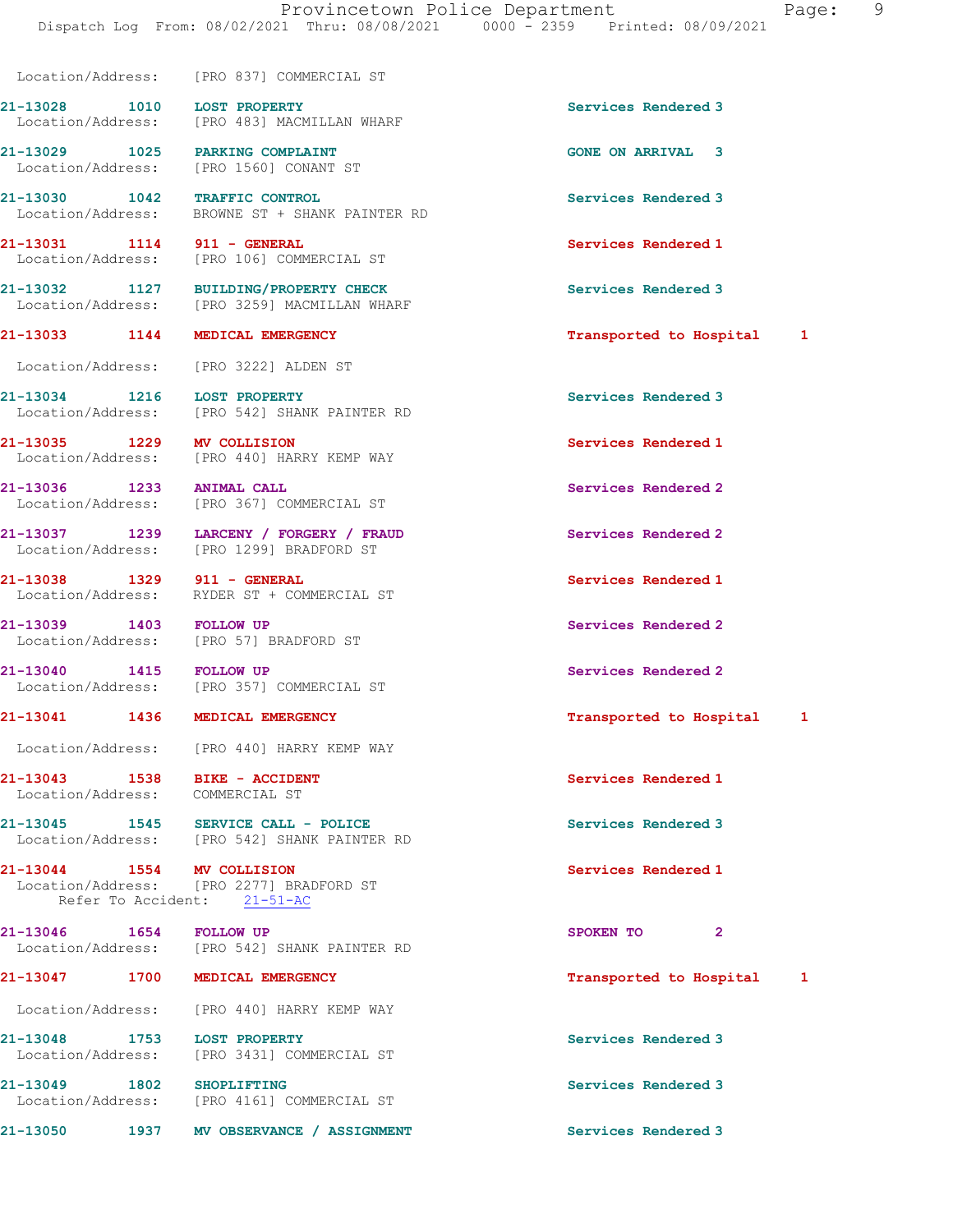|                                 | Provincetown Police Department<br>Dispatch Log From: 08/02/2021 Thru: 08/08/2021 0000 - 2359 Printed: 08/09/2021 |                             |   | Page: 10 |  |
|---------------------------------|------------------------------------------------------------------------------------------------------------------|-----------------------------|---|----------|--|
|                                 | Location/Address: [PRO 3440] ROUTE 6                                                                             |                             |   |          |  |
| 21-13054 2000 MV STOP           | Location/Address: ROUTE 6 + SNAIL RD                                                                             | <b>VERBAL WARNING</b>       | 3 |          |  |
| 21-13055 2008 MV STOP           | Location/Address: COMMERCIAL ST + CENTER ST                                                                      | <b>VERBAL WARNING 3</b>     |   |          |  |
| 21-13057 2023 ANIMAL CALL       |                                                                                                                  | Referred to Other Agency 2  |   |          |  |
|                                 | Location/Address: [PRO 2499] RACE POINT RD                                                                       |                             |   |          |  |
| 21-13056 2028 MV STOP           | Location/Address: [PRO 56] BRADFORD ST                                                                           | <b>VERBAL WARNING 3</b>     |   |          |  |
|                                 | 21-13058 2038 BUILDING/PROPERTY CHECK<br>Location/Address: [PRO 2540] RACE POINT RD                              | Services Rendered 3         |   |          |  |
|                                 | 21-13059 2042 BUILDING/PROPERTY CHECK                                                                            | BLDG/PROP Checked/Secured 3 |   |          |  |
|                                 | Location/Address: [PRO 517] RACE POINT RD                                                                        |                             |   |          |  |
| 21-13060 2053 MV STOP           | Location/Address: [PRO 4152] BRADFORD ST                                                                         | Vehicle Towed 3             |   |          |  |
|                                 | 21-13062 2104 MV STOP<br>Location/Address: ROUTE 6 + SNAIL RD                                                    | <b>Vehicle Towed</b>        | 3 |          |  |
| 21-13063 2154 MV STOP           | Vicinity of: [PRO 3672] ROUTE 6                                                                                  | <b>VERBAL WARNING 3</b>     |   |          |  |
|                                 | 21-13064 2156 MEDICAL EMERGENCY<br>Location/Address: [PRO 341] COMMERCIAL ST                                     | <b>PATIENT REFUSAL 1</b>    |   |          |  |
| 21-13065 2253 FIRE - HAZMAT     | Location/Address: [PRO 3276] COMMERCIAL ST                                                                       | Could Not Locate 1          |   |          |  |
|                                 | 21-13067 2319 BUILDING/PROPERTY CHECK                                                                            | BLDG/PROP Checked/Secured 3 |   |          |  |
|                                 | Location/Address: [PRO 182] COMMERCIAL ST                                                                        |                             |   |          |  |
| 21-13068 2322 ASSIST CITIZEN    | Location/Address: [PRO 433] RYDER ST EXT                                                                         | Services Rendered 3         |   |          |  |
| 21-13069                        | 2346 BUILDING/PROPERTY CHECK                                                                                     | BLDG/PROP Checked/Secured   |   | 3        |  |
|                                 | Location/Address: [PRO 545] SHANK PAINTER RD                                                                     |                             |   |          |  |
|                                 | 21-13070 2350 BUILDING/PROPERTY CHECK                                                                            | BLDG/PROP Checked/Secured   |   | 3        |  |
|                                 | Location/Address: [PRO 1778] SHANK PAINTER RD                                                                    |                             |   |          |  |
| For Date: $08/06/2021 -$ Friday |                                                                                                                  |                             |   |          |  |
| Location/Address:               | 21-13071 0003 MV OBSERVANCE / ASSIGNMENT<br>BRADFORD ST + HIGH POLE HILL                                         | Services Rendered 3         |   |          |  |
| 21-13074 0042 BAR CHECK         | Location/Address: [PRO 272] COMMERCIAL ST                                                                        | Services Rendered 3         |   |          |  |
| 21-13075                        | 0043 BUILDING/PROPERTY CHECK                                                                                     | Services Rendered 3         |   |          |  |

Location/Address: [PRO 433] RYDER ST EXT

21-13076 0054 BAR CHECK Services Rendered 3 Location/Address: [PRO 484] MASONIC PL

21-13077 0133 ALARM - GENERAL **False Alarm** 1 Location/Address: [PRO 516] RACE POINT RD

21-13078 0209 BUILDING/PROPERTY CHECK Services Rendered 3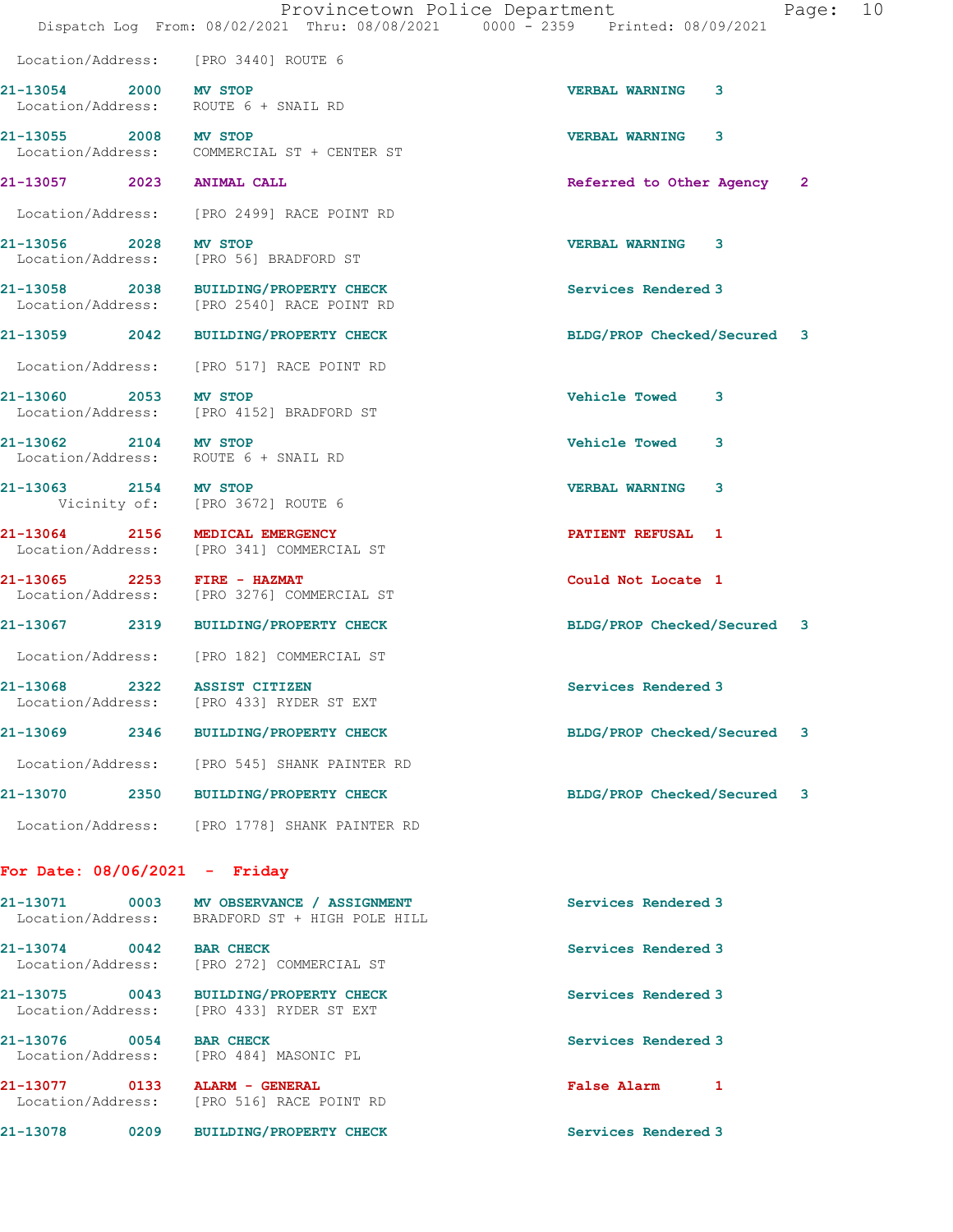|                                                    | Provincetown Police Department<br>Dispatch Log From: 08/02/2021 Thru: 08/08/2021 0000 - 2359 Printed: 08/09/2021 |                              | Page: 11 |
|----------------------------------------------------|------------------------------------------------------------------------------------------------------------------|------------------------------|----------|
|                                                    | Location/Address: [PRO 2499] RACE POINT RD                                                                       |                              |          |
|                                                    | 21-13079 0212 BUILDING/PROPERTY CHECK<br>Location/Address: [PRO 2490] PROVINCELANDS RD                           | Services Rendered 3          |          |
|                                                    | 21-13080 0215 BUILDING/PROPERTY CHECK                                                                            | BLDG/PROP Checked/Secured 3  |          |
|                                                    | Location/Address: [PRO 1645] HARRY KEMP WAY                                                                      |                              |          |
| Location/Address:                                  | 21-13081 0216 SUSPICIOUS ACTIVITY<br>[PRO 2490] PROVINCELANDS RD                                                 | SPOKEN TO<br>$\mathbf{2}$    |          |
|                                                    | 21-13082 0232 BUILDING/PROPERTY CHECK<br>Location/Address: [PRO 488] MAYFLOWER ST                                | Services Rendered 3          |          |
|                                                    | 21-13083 0302 BUILDING/PROPERTY CHECK                                                                            | BLDG/PROP Checked/Secured 3  |          |
|                                                    | Location/Address: [PRO 379] COMMERCIAL ST                                                                        |                              |          |
|                                                    | 21-13084 0423 BUILDING/PROPERTY CHECK                                                                            | BLDG/PROP Checked/Secured 3  |          |
|                                                    | Location/Address: [PRO 99] COMMERCIAL ST                                                                         |                              |          |
| 21-13085 0518 MV STOP<br>Location/Address: ROUTE 6 |                                                                                                                  | <b>VERBAL WARNING 3</b>      |          |
|                                                    | 21-13086 0639 FLIGHT COVERAGE<br>Location/Address: [PRO 516] RACE POINT RD                                       | Services Rendered 3<br>5     |          |
| 21-13087 0744 MV STOP                              | Location/Address: SHANK PAINTER RD + BRADFORD ST                                                                 | <b>VERBAL WARNING 3</b>      |          |
|                                                    | 21-13088 0824 GENERAL INFO<br>Location/Address: [PRO 519] RACE POINT RD                                          | Services Rendered 3          |          |
|                                                    | 21-13090 0942 MEDICAL EMERGENCY                                                                                  | Transported to Hospital<br>1 |          |
|                                                    | Location/Address: [PRO 798] COMMERCIAL ST                                                                        |                              |          |
|                                                    | 21-13093 1103 BUILDING/PROPERTY CHECK                                                                            | BLDG/PROP Checked/Secured 3  |          |
|                                                    | Location/Address: [PRO 3430] COMMERCIAL ST                                                                       |                              |          |
|                                                    | 21-13094 1103 MV COMPLAINT                                                                                       | Referred to Other Agency 2   |          |
|                                                    | Location/Address: [PRO 4137] SHANK PAINTER RD                                                                    |                              |          |
|                                                    | 21-13096 1123 MV COLLISION<br>Location/Address: ROUTE 6 + CONWELL ST<br>Refer To Accident: 21-52-AC              | Vehicle Towed 1              |          |
|                                                    | 21-13097 1127 MEDICAL EMERGENCY                                                                                  | Transported to Hospital 1    |          |
|                                                    | Location/Address: [PRO 1215] COMMERCIAL ST                                                                       |                              |          |
|                                                    | 21-13099 1156 MV BREAKING & ENTERING<br>Location/Address: BRADFORD ST                                            | Services Rendered 2          |          |
|                                                    | 21-13098 1207 ALARM - FIRE<br>Location/Address: [PRO 1218] COMMERCIAL ST                                         | Services Rendered 1          |          |
|                                                    | 21-13100 1308 ASSIST DEPARTMENT / MUTUAL AID                                                                     | Referred to Other Agency 3   |          |
|                                                    | Location/Address: [PRO 2499] RACE POINT RD                                                                       |                              |          |
|                                                    | 21-13101 1312 MEDICAL EMERGENCY<br>Location/Address: [PRO 2499] RACE POINT RD                                    | Services Rendered 1          |          |
|                                                    | 21-13103 1340 911 - GENERAL                                                                                      | Referred to Other Agency 1   |          |
|                                                    | Location/Address: [PRO 2490] PROVINCELANDS RD                                                                    |                              |          |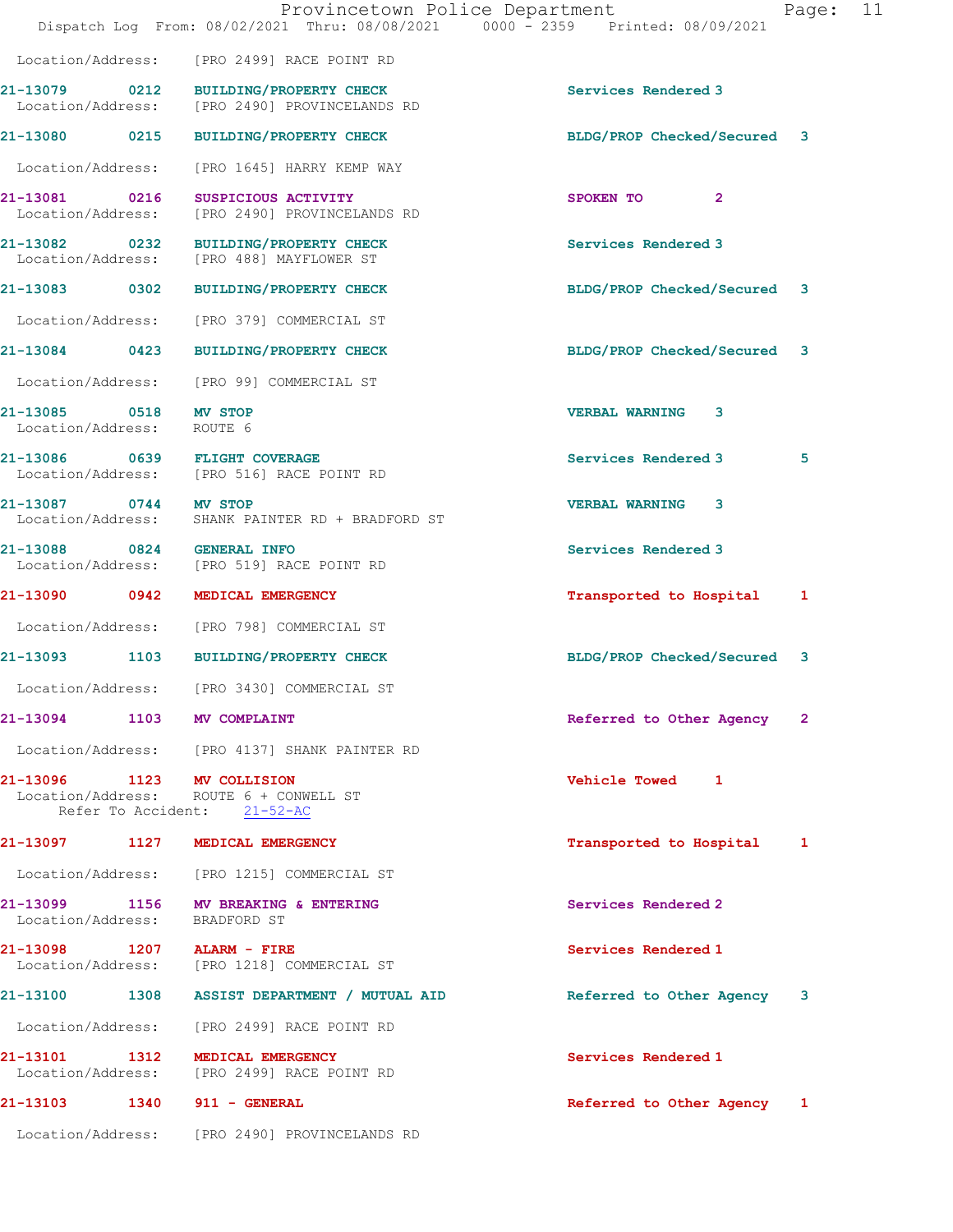21-13104 1407 SERVICE CALL - POLICE 1999 Services Rendered 3

| aae |  |
|-----|--|
|-----|--|

21-13106 1503 ANIMAL CALL 21-13106 1503 21-13106 1503 ANIMAL CALL Services Rendered 2 JEROME SMITH RD + WINSLOW ST 21-13107 1519 BUILDING/PROPERTY CHECK BLDG/PROP Checked/Secured 3 Location/Address: [PRO 2483] COMMERCIAL ST 21-13108 1530 FOLLOW UP **Services Rendered 2**<br>
Location/Address: [PRO 542] SHANK PAINTER RD [PRO 542] SHANK PAINTER RD 21-13109 1540 MV HIT & RUN Services Rendered 2 Location/Address: [PRO 526] RYDER ST EXT 21-13110 1550 BUILDING/PROPERTY CHECK BLDG/PROP Checked/Secured 3 Location/Address: [PRO 1778] SHANK PAINTER RD 21-13111 1624 SERVICE CALL - POLICE 3 Services Rendered 3 Location/Address: [PRO 3222] ALDEN ST 21-13113 1815 ANIMAL CALL 21-13113 Services Rendered 2<br>
Location/Address: [PRO 3259] MACMILLAN WHARF [PRO 3259] MACMILLAN WHARF 21-13114 1833 ANIMAL CALL Services Rendered 2 Location/Address: [PRO 526] RYDER ST EXT 21-13115 1901 MEDICAL EMERGENCY 1999 1999 Transported to Hospital 1 Location/Address: [PRO 3222] ALDEN ST 21-13116 1930 MV OBSERVANCE / ASSIGNMENT Services Rendered 3 21-13118 2001 MV STOP VERBAL WARNING 3 Location/Address: ROUTE 6 + SNAIL RD 21-13119 2005 BAR CHECK BLDG/PROP Checked/Secured 3 Location/Address: [PRO 3633] COMMERCIAL ST 21-13120 2010 DISTURBANCE - FIGHT / ARGUMENT Services Rendered 1 Location/Address: [PRO 2539] RYDER ST EXT 21-13121 2011 DISTURBANCE - FIGHT / ARGUMENT SPOKEN TO 1 Location/Address: [PRO 259] COMMERCIAL ST 21-13122 2028 PARKING COMPLAINT Services Rendered 3 Location/Address: PRINCE ST 21-13123 2031 ASSIST CITIZEN Services Rendered 3 Location/Address: COMMERCIAL ST + PEARL ST 21-13125 2143 NOISE COMPLAINT Services Rendered 3 Location/Address: BRADFORD ST + DYER ST 21-13127 2215 BUILDING/PROPERTY CHECK BLDG/PROP Checked/Secured 3 Location/Address: [PRO 175] COMMERCIAL ST 21-13128 2217 MV OBSERVANCE / ASSIGNMENT Services Rendered 3 21-13129 2222 BAR CHECK Services Rendered 3 Location/Address: [PRO 484] MASONIC PL 21-13130 2226 NOISE COMPLAINT Services Rendered 3

Location/Address: [PRO 3431] COMMERCIAL ST

Location/Address: CONWELL ST + ROUTE 6

Location/Address: BRADFORD ST + RYDER ST

Location/Address: [PRO 1054] PILGRIM HEIGHTS RD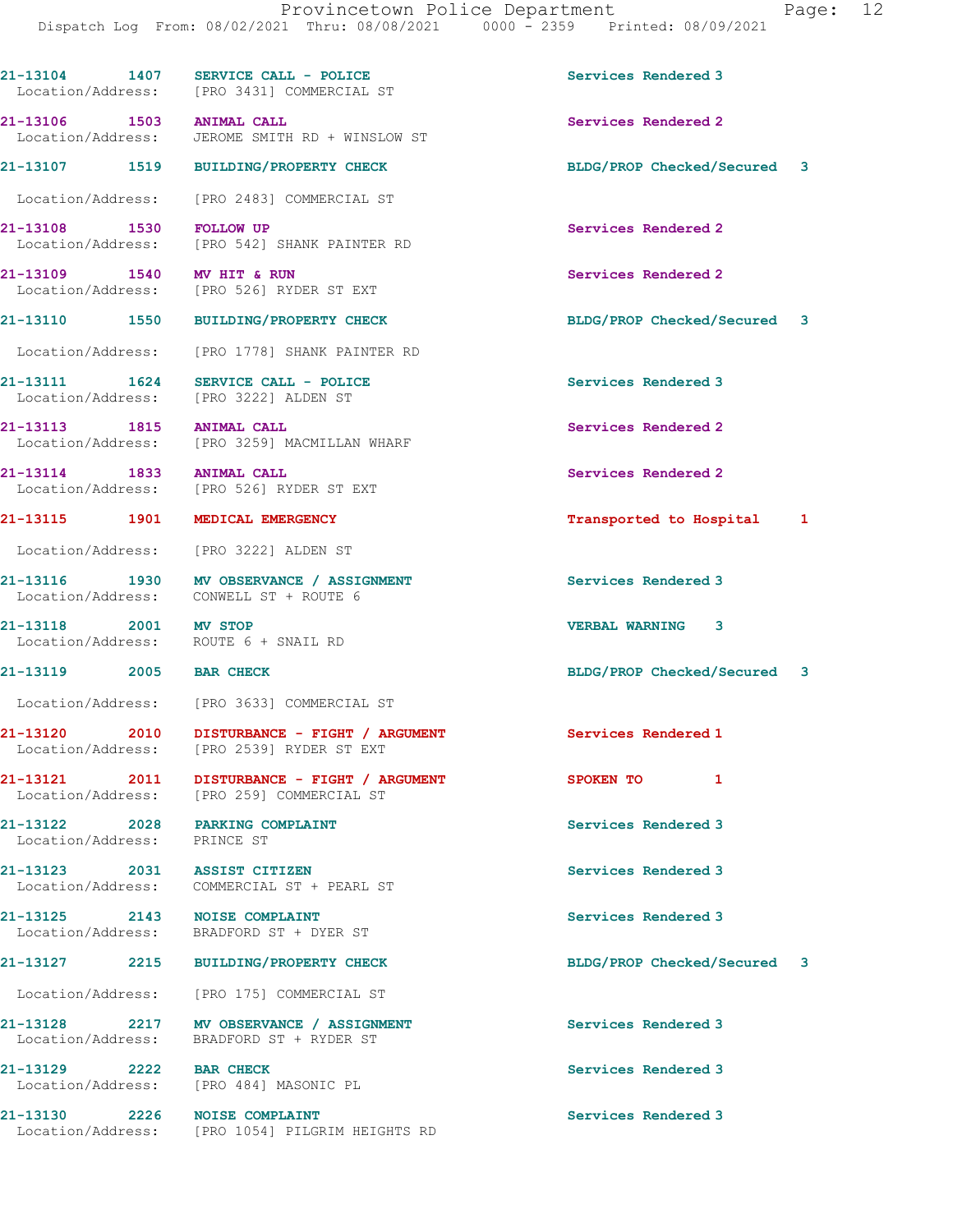|                                       | 21-13131 2235 MEDICAL EMERGENCY<br>Location/Address: [PRO 2491] COMMERCIAL ST                   | PATIENT REFUSAL 1                                                       |                |
|---------------------------------------|-------------------------------------------------------------------------------------------------|-------------------------------------------------------------------------|----------------|
| 21-13132 2241 MV STOP                 | Location/Address: [PRO 4041] BRADFORD ST                                                        | <b>VERBAL WARNING 3</b>                                                 |                |
|                                       | 21-13133 2258 BUILDING/PROPERTY CHECK<br>Location/Address: [PRO 2540] RACE POINT RD             | Services Rendered 3                                                     |                |
|                                       | 21-13135 2341 BUILDING/PROPERTY CHECK<br>Location/Address: [PRO 3317] CEMETERY RD               | Services Rendered 3                                                     |                |
|                                       | 21-13134 2342 MV OBSERVANCE / ASSIGNMENT<br>Location/Address: HOWLAND ST + ROUTE 6              | Services Rendered 3                                                     |                |
|                                       | 21-13136 2344 BUILDING/PROPERTY CHECK<br>Location/Address: [PRO 3318] CEMETERY RD               | Services Rendered 3                                                     |                |
| 21-13137 2349 MV STOP                 | Location/Address: [PRO 2513] ROUTE 6<br>Refer To Arrest: 21-133-AR                              | Arrest(s) Made 3                                                        |                |
|                                       | For Date: $08/07/2021$ - Saturday                                                               |                                                                         |                |
|                                       | 21-13139 0023 NOISE COMPLAINT<br>Location/Address: [PRO 116] COMMERCIAL ST                      | SPOKEN TO 3                                                             |                |
|                                       | 21-13140 0049 ASSIST CITIZEN<br>Location/Address: [PRO 1231] COMMERCIAL ST                      | Services Rendered 3                                                     |                |
|                                       | 21-13142 0112 MV OBSERVANCE / ASSIGNMENT<br>Location/Address: [PRO 37] BRADFORD ST + JOHNSON ST | Services Rendered 3                                                     |                |
|                                       | 21-13143 0114 BUILDING/PROPERTY CHECK<br>Location/Address: [PRO 433] RYDER ST EXT               | Services Rendered 3                                                     |                |
| 21-13144 0119                         | <b>MV STOP</b><br>Location/Address: COMMERCIAL ST                                               | <b>VERBAL WARNING 3</b>                                                 |                |
|                                       |                                                                                                 | 21-13147 0142 ASSIST DEPARTMENT / MUTUAL AID Referred to Other Agency 3 |                |
|                                       | Location/Address: [TRU] SHORE RD                                                                |                                                                         |                |
| 0204<br>21-13149<br>Location/Address: | ALARM - FIRE<br>[PRO 1218] COMMERCIAL ST                                                        | <b>False Alarm</b><br>$\mathbf{I}$                                      |                |
|                                       | 21-13150 0302 ESCORT / TRANSPORT<br>Location/Address: [PRO 2521] ROUTE 6                        | Services Rendered 3                                                     |                |
| 21-13151 0328                         | BUILDING/PROPERTY CHECK                                                                         | BLDG/PROP Checked/Secured 3                                             |                |
| Location/Address:                     | [PRO 516] RACE POINT RD                                                                         |                                                                         |                |
| 21-13152<br>0359                      | <b>BUILDING/PROPERTY CHECK</b>                                                                  | BLDG/PROP Checked/Secured 3                                             |                |
| Location/Address:                     | [PRO 3703] ROUTE 6                                                                              |                                                                         |                |
| 21-13153 0515<br>Location/Address:    | MV OBSERVANCE / ASSIGNMENT<br>ROUTE 6 + SNAIL RD                                                | Services Rendered 3                                                     |                |
| 21-13155 0608<br>Location/Address:    | BUILDING/PROPERTY CHECK<br>[PRO 3430] COMMERCIAL ST                                             | Services Rendered 3                                                     |                |
| 21-13156 0608<br>Location/Address:    | SERVICE CALL - POLICE<br>[PRO 516] RACE POINT RD                                                | Services Rendered 3                                                     | 4              |
| 21-13157 0752                         | <b>ANIMAL CALL</b>                                                                              | Referred to Other Agency                                                | $\overline{2}$ |
| Location/Address:                     | [PRO 521] ROUTE 6                                                                               |                                                                         |                |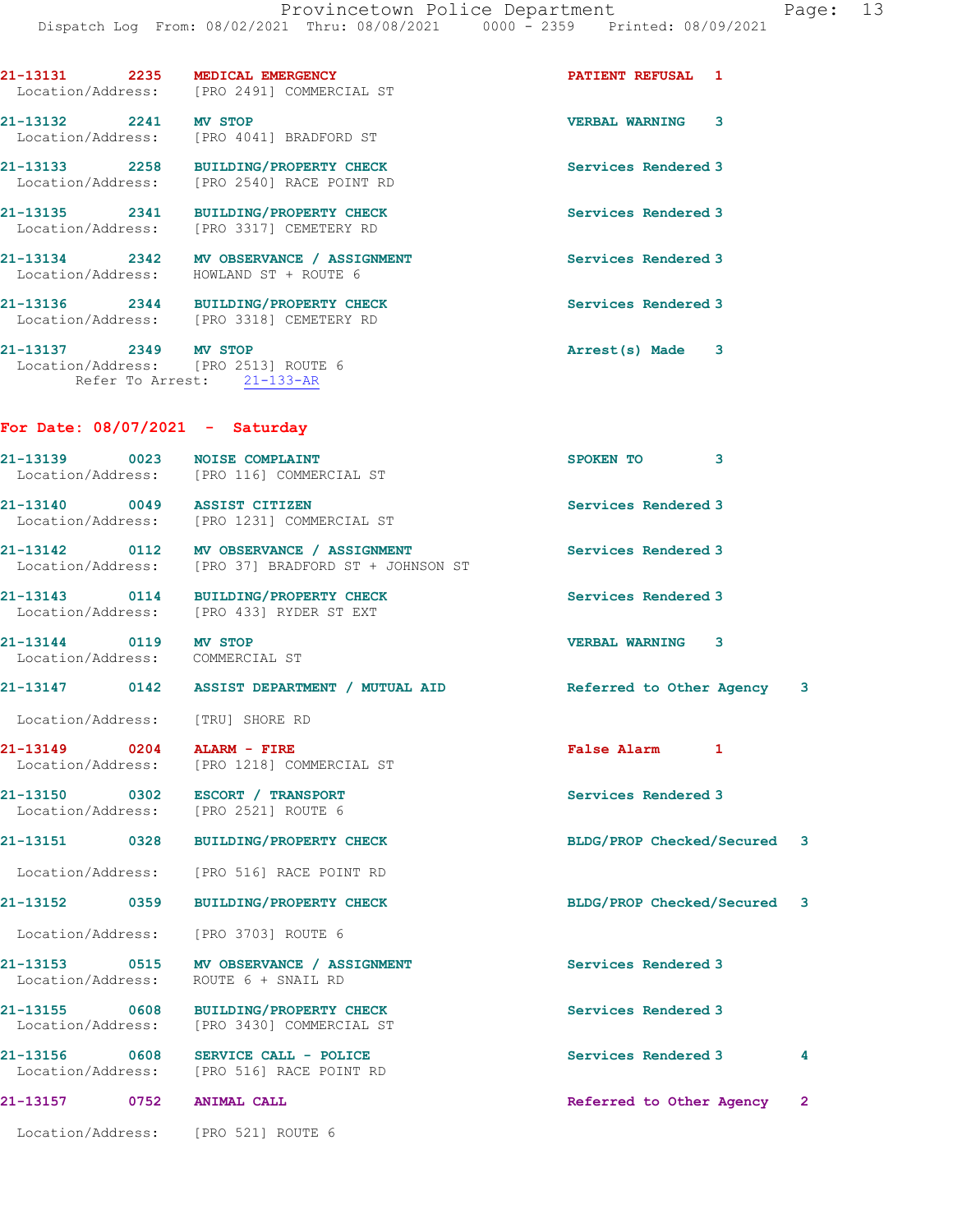| Location/Address: ROUTE 6 + SNAIL RD                          | 21-13158 0818 MV OBSERVANCE / ASSIGNMENT                                            | Services Rendered 3         |
|---------------------------------------------------------------|-------------------------------------------------------------------------------------|-----------------------------|
| 21-13159 0850 MV STOP<br>Location/Address: [PRO 2479] ROUTE 6 |                                                                                     | <b>VERBAL WARNING</b><br>3  |
| 21-13160 0902 MV STOP<br>Location/Address: [PRO 2479] ROUTE 6 |                                                                                     | 3<br><b>VERBAL WARNING</b>  |
|                                                               | 21-13161 0927 FOLLOW UP<br>Location/Address: [PRO 542] SHANK PAINTER RD             | FOLLOW UP<br>$\mathbf{2}$   |
| 21-13162 0951 PARKING COMPLAINT                               |                                                                                     | Referred to Other Agency 3  |
|                                                               | Location/Address: [PRO 526] RYDER ST EXT                                            |                             |
| 21-13163 0951 FOLLOW UP                                       | Location/Address: [PRO 542] SHANK PAINTER RD                                        | FOLLOW UP <sub>2</sub>      |
| Location/Address: ROUTE 6                                     | 21-13165 1022 MV OBSERVANCE / ASSIGNMENT                                            | Services Rendered 3         |
|                                                               | 21-13166 1033 MV OBSERVANCE / ASSIGNMENT                                            | BLDG/PROP Checked/Secured 3 |
| Location/Address: [PRO 2521] ROUTE 6                          |                                                                                     |                             |
|                                                               | 21-13170 1128 BUILDING/PROPERTY CHECK<br>Location/Address: [PRO 3430] COMMERCIAL ST | Services Rendered 3         |
|                                                               | 21-13171 1129 BUILDING/PROPERTY CHECK<br>Location/Address: [PRO 2977] COMMERCIAL ST | Services Rendered 3         |
|                                                               | 21-13172 1131 BUILDING/PROPERTY CHECK                                               | BLDG/PROP Checked/Secured 3 |
|                                                               | Location/Address: [PRO 2977] COMMERCIAL ST                                          |                             |
|                                                               | 21-13173 1135 BUILDING/PROPERTY CHECK                                               | BLDG/PROP Checked/Secured 3 |
|                                                               | Location/Address: [PRO 3259] MACMILLAN WHARF                                        |                             |
| 21-13174 1139 911 - GENERAL                                   | Location/Address: [PRO 1172] HOLWAY AVE                                             | Could Not Locate 1          |
| 21-13176 1203 MV COMPLAINT                                    | Location/Address: [PRO 523] COMMERCIAL ST                                           | Services Rendered 2         |
| 21-13177                                                      | 1239 ANIMAL CALL<br>Location/Address: [PRO 526] RYDER ST EXT                        | Unfounded<br>$\overline{2}$ |
| 21-13181 1409 911 - GENERAL                                   |                                                                                     | Referred to Other Agency 1  |
|                                                               | Location/Address: [PRO 2490] PROVINCELANDS RD                                       |                             |
| 21-13182 1415 MEDICAL EMERGENCY                               |                                                                                     | Transported to Hospital 1   |
|                                                               | Location/Address: [PRO 440] HARRY KEMP WAY                                          |                             |
| 21-13184 1449                                                 | <b>ANIMAL CALL</b><br>Location/Address: [PRO 94] BRADFORD ST                        | Services Rendered 2         |
| 21-13185 1524 MEDICAL EMERGENCY                               |                                                                                     | Transported to Hospital 1   |
|                                                               | Location/Address: [PRO 542] SHANK PAINTER RD<br>Refer To P/C: 21-135-AR             |                             |
| 21-13186   1531   911 - GENERAL                               |                                                                                     | Referred to Other Agency 1  |
|                                                               | Location/Address: [PRO 2490] PROVINCELANDS RD                                       |                             |
| 21-13187                                                      | 1540 ALARM - GENERAL                                                                | Services Rendered 1         |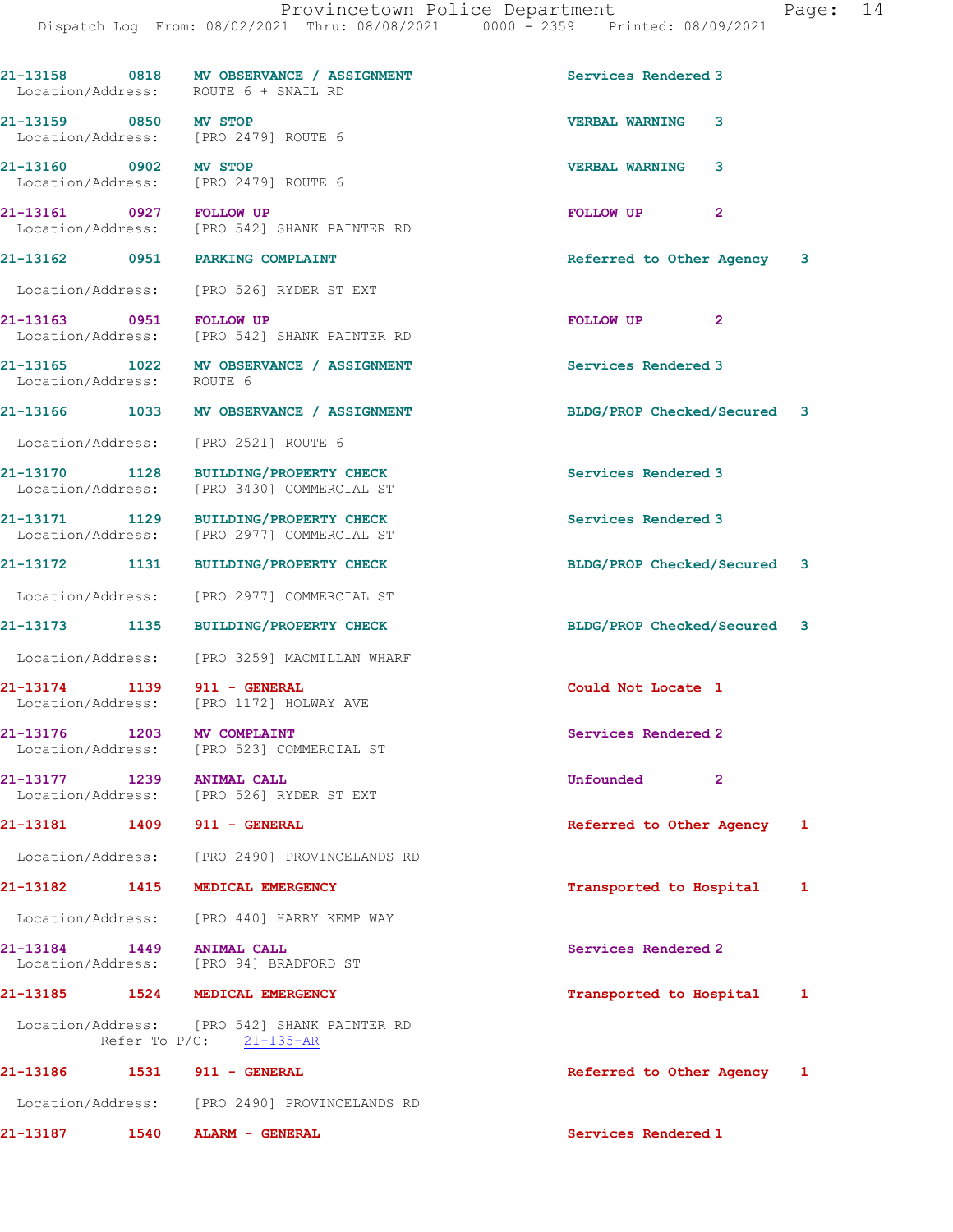|                                                     | Provincetown Police Department<br>Dispatch Log From: 08/02/2021 Thru: 08/08/2021 0000 - 2359 Printed: 08/09/2021 |                             | 15<br>Page: |
|-----------------------------------------------------|------------------------------------------------------------------------------------------------------------------|-----------------------------|-------------|
|                                                     | Location/Address: [PRO 1778] SHANK PAINTER RD                                                                    |                             |             |
|                                                     | 21-13188 1619 PARKING COMPLAINT<br>Location/Address: COOK ST + BRADFORD ST                                       | <b>GONE ON ARRIVAL 3</b>    |             |
| 21-13189 1629                                       | ALARM - GENERAL                                                                                                  | BLDG/PROP Checked/Secured 1 |             |
| Location/Address:                                   | [PRO 1218] COMMERCIAL ST                                                                                         |                             |             |
| 21-13191 1645                                       | <b>BUILDING/PROPERTY CHECK</b>                                                                                   | BLDG/PROP Checked/Secured 3 |             |
| Location/Address:                                   | [PRO 519] RACE POINT RD                                                                                          |                             |             |
| 21-13193 1746                                       | MEDICAL EMERGENCY<br>Location/Address: [PRO 444] HIGH POLE HILL                                                  | <b>PATIENT REFUSAL 1</b>    |             |
|                                                     | 21-13200 1941 ASSIST DEPARTMENT / MUTUAL AID                                                                     | Referred to Other Agency    | 3           |
| Location/Address:                                   | [TRU 80] ROUTE 6                                                                                                 |                             |             |
| 21-13202 2052                                       | 911 - GENERAL                                                                                                    | Referred to Other Agency 1  |             |
| Location/Address:                                   | [PRO 2499] RACE POINT RD                                                                                         |                             |             |
| 21-13201 2056                                       | MEDICAL EMERGENCY                                                                                                | Transported to Hospital     | 1           |
| Location/Address:                                   | [PRO 3222] ALDEN ST                                                                                              |                             |             |
| 21-13203 2111<br>Location/Address:                  | <b>MISSING PERSON</b><br>[PRO 3431] COMMERCIAL ST                                                                | Services Rendered 1         |             |
| 21-13204 2117                                       | MEDICAL EMERGENCY                                                                                                | Transported to Hospital 1   |             |
| Location/Address:                                   | [PRO 204] COMMERCIAL ST                                                                                          |                             |             |
| Location/Address:                                   | 21-13209 2341 BUILDING/PROPERTY CHECK<br>[PRO 2540] RACE POINT RD                                                | Services Rendered 3         |             |
|                                                     | 21-13210 2348 ASSIST DEPARTMENT / MUTUAL AID                                                                     | Referred to Other Agency    | 3           |
| Location/Address:                                   | [TRU 80] ROUTE 6                                                                                                 |                             |             |
| 21-13211                                            | 2352 BUILDING/PROPERTY CHECK                                                                                     | BLDG/PROP Checked/Secured   |             |
|                                                     | Location/Address: [PRO 1646] WINSLOW ST                                                                          |                             |             |
|                                                     | 21-13212 2355 MV OBSERVANCE / ASSIGNMENT<br>Location/Address: ROUTE 6 + CONWELL ST                               | Services Rendered 3         |             |
| For Date: $08/08/2021 -$ Sunday                     |                                                                                                                  |                             |             |
|                                                     | 21-13214 0016 BUILDING/PROPERTY CHECK                                                                            | BLDG/PROP Checked/Secured 3 |             |
|                                                     | Location/Address: [PRO 2492] WINSLOW ST                                                                          |                             |             |
|                                                     | 21-13215 0017 NOISE COMPLAINT<br>Location/Address: [PRO 690] ATWOOD AVE                                          | Unfounded 3                 |             |
|                                                     | 21-13216 0035 BUILDING/PROPERTY CHECK                                                                            | BLDG/PROP Checked/Secured 3 |             |
|                                                     | Location/Address: [PRO 105] COMMERCIAL ST                                                                        |                             |             |
| 21-13219 0048 BAR CHECK                             | Location/Address: [PRO 399] COMMERCIAL ST                                                                        | Services Rendered 3         |             |
| 21-13218 0056 MV STOP<br>Location/Address: RYDER ST |                                                                                                                  | <b>VERBAL WARNING 3</b>     |             |
| 21-13220 0107 MV STOP                               | Location/Address: [PRO 2513] ROUTE 6                                                                             | VERBAL WARNING 3            |             |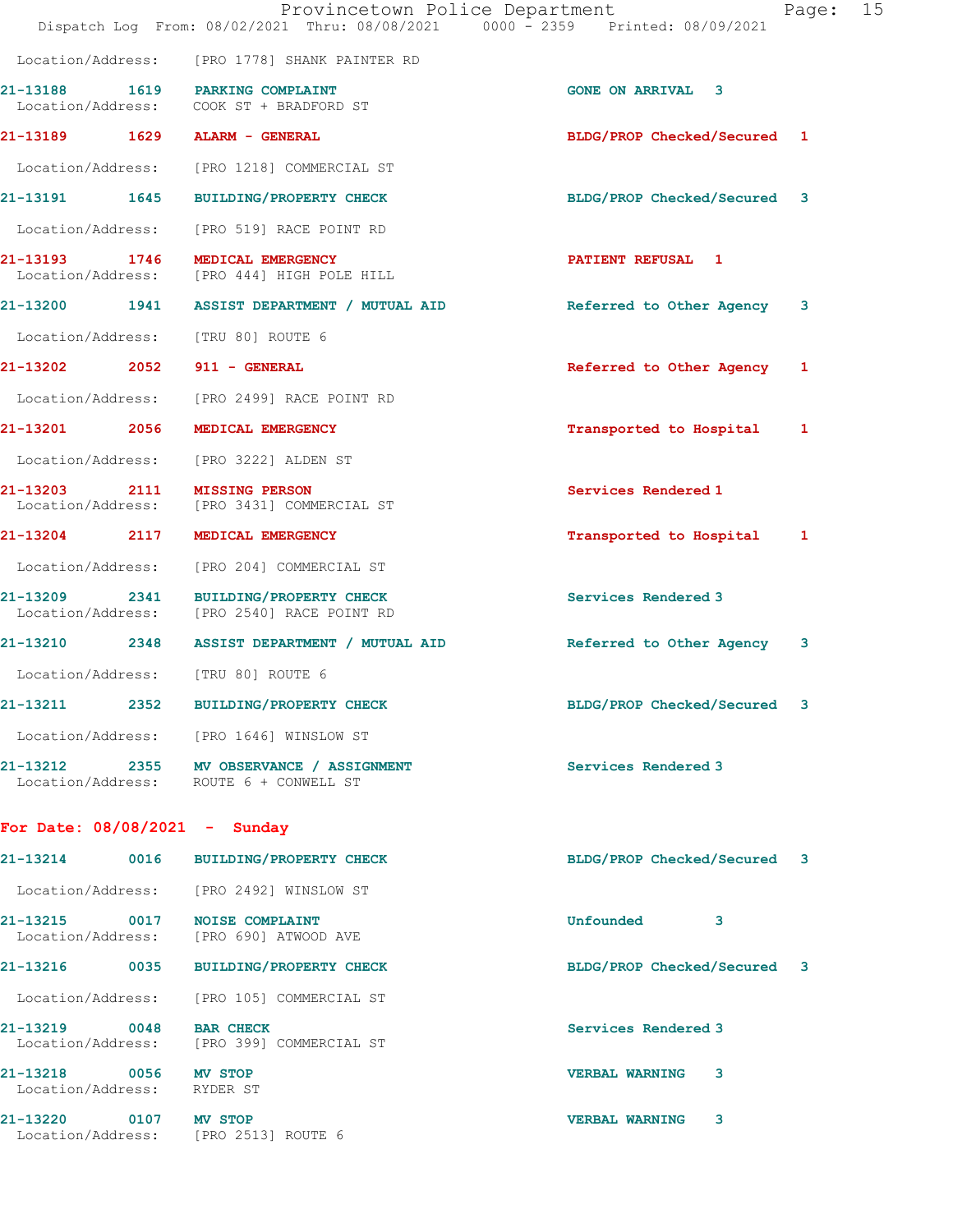|                                    |             | 21-13221 0116 MV OBSERVANCE / ASSIGNMENT<br>Location/Address: BRADFORD ST + HOWLAND ST | Services Rendered 3         |   |
|------------------------------------|-------------|----------------------------------------------------------------------------------------|-----------------------------|---|
| 21-13223 0128                      |             | MEDICAL EMERGENCY                                                                      | Transported to Hospital     | 1 |
| Location/Address:                  |             | [PRO 196] COMMERCIAL ST                                                                |                             |   |
| 21-13225 0340                      |             | MEDICAL EMERGENCY                                                                      | Transported to Hospital     | 1 |
| Location/Address:                  |             | [PRO 1892] SHANK PAINTER RD                                                            |                             |   |
| $21 - 13226$                       | $\sim$ 0404 | <b>BUILDING/PROPERTY CHECK</b>                                                         | BLDG/PROP Checked/Secured 3 |   |
| Location/Address:                  |             | [PRO 2492] WINSLOW ST                                                                  |                             |   |
| 21-13227 0406<br>Location/Address: |             | <b>TRESPASS</b><br>[PRO 395] COMMERCIAL ST                                             | Services Rendered 2         |   |
| 21-13228 0436                      |             | <b>BUILDING/PROPERTY CHECK</b>                                                         | BLDG/PROP Checked/Secured 3 |   |
| Location/Address:                  |             | [PRO 446] HOWLAND ST                                                                   |                             |   |
| 21-13229 0523<br>Location/Address: |             | <b>BUILDING/PROPERTY CHECK</b><br>[PRO 2499] RACE POINT RD                             | Services Rendered 3         |   |
| 21-13230 0533                      |             | <b>MV STOP</b>                                                                         | Citation / Warning Issued   | 3 |
| Location/Address:                  |             | [PRO 2518] ROUTE 6                                                                     |                             |   |
| 21-13231 0600<br>Location/Address: |             | SERVICE CALL - POLICE<br>[PRO 516] RACE POINT RD                                       | Services Rendered 3         | 3 |
| 21-13232 0605<br>Location/Address: |             | <b>GENERAL INFO</b><br>[PRO 519] RACE POINT RD                                         | Services Rendered 3         |   |
| 21-13233 0619<br>Location/Address: |             | <b>TRESPASS</b><br>[PRO 1789] BRADFORD ST                                              | Services Rendered 2         |   |
| 21-13234 0715                      |             | MEDICAL EMERGENCY                                                                      | <b>Transferred Custody</b>  | 1 |
|                                    |             | Location/Address: [PRO 3670] SHANK PAINTER RD                                          |                             |   |
| 21-13235 0731                      |             | <b>MEDICAL EMERGENCY</b><br>Location/Address: [PRO 3670] SHANK PAINTER RD              | PATIENT REFUSAL 1           |   |
| 21-13237 0941                      |             | 911 - GENERAL<br>Location/Address: [PRO 488] MAYFLOWER ST                              | Services Rendered 1         |   |
|                                    |             | 21-13239 1010 BUILDING/PROPERTY CHECK<br>Location/Address: [PRO 3430] COMMERCIAL ST    | Services Rendered 3         |   |
| 21-13240 1017 MV HIT & RUN         |             | Location/Address: [PRO 2977] COMMERCIAL ST<br>Refer To Accident: 21-53-AC              | Services Rendered 2         |   |
| 21-13241 1025 MV HIT & RUN         |             | Location/Address: [PRO 57] BRADFORD ST<br>Refer To Accident: 21-54-AC                  | Services Rendered 2         |   |
|                                    |             | 21-13243 1025 PARKING COMPLAINT<br>Location/Address: [PRO 530] SHANK PAINTER RD        | Services Rendered 3         |   |
| 21-13242 1030<br>Location/Address: |             | MEDICAL EMERGENCY<br>[PRO 1472] COTTAGE ST                                             | Services Rendered 1         |   |
| 21-13246                           |             | 1212 BUILDING/PROPERTY CHECK                                                           | BLDG/PROP Checked/Secured 3 |   |
|                                    |             | Location/Address: [PRO 2540] RACE POINT RD                                             |                             |   |
| 21-13247                           |             | 1302 ESCORT / TRANSPORT                                                                | Services Rendered 3         |   |
|                                    |             |                                                                                        |                             |   |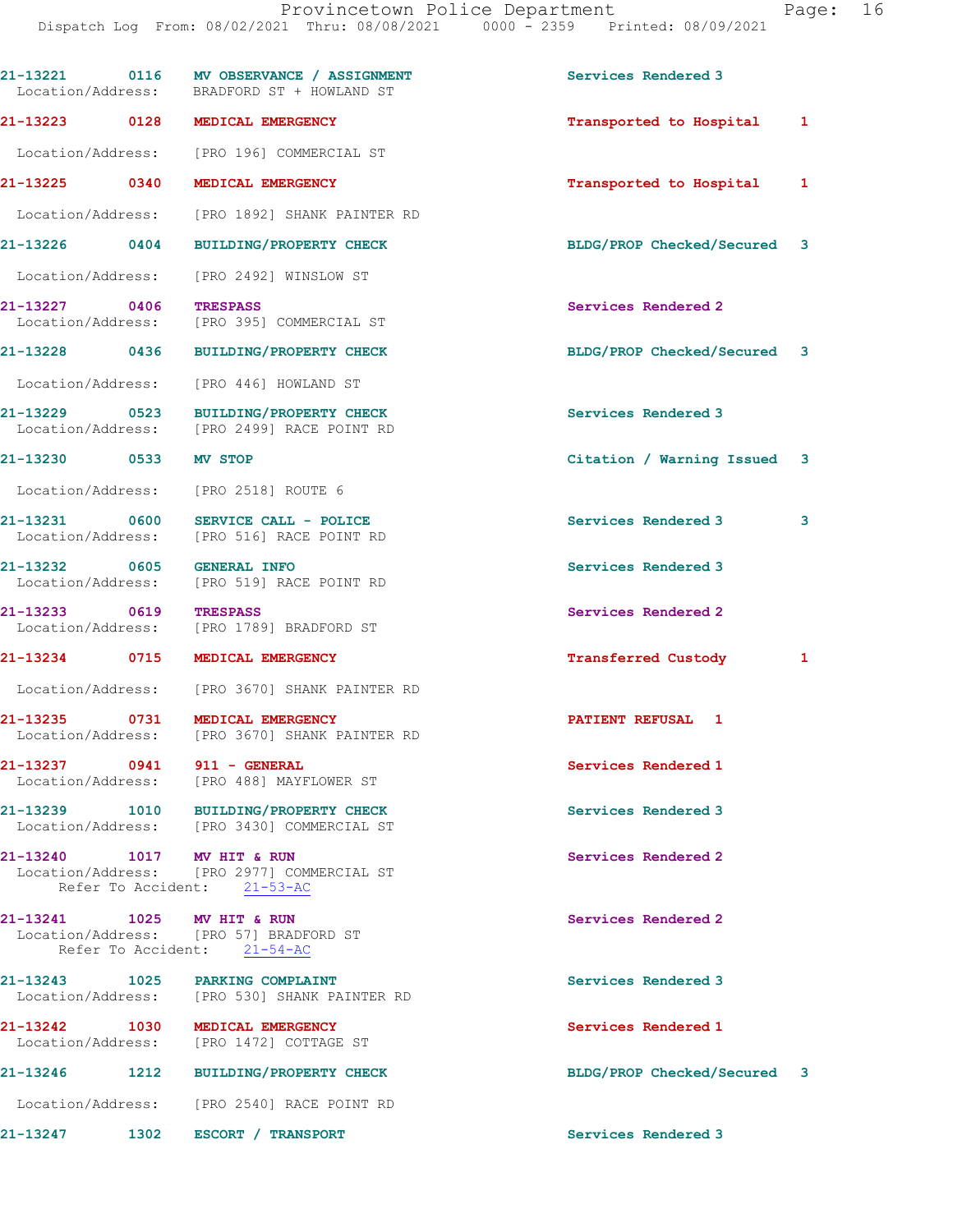|                                                    |                                                                                       | Dispatch Log From: 08/02/2021 Thru: 08/08/2021 0000 - 2359 Printed: 08/09/2021 |   |
|----------------------------------------------------|---------------------------------------------------------------------------------------|--------------------------------------------------------------------------------|---|
|                                                    | Location/Address: [PRO 2521] ROUTE 6                                                  |                                                                                |   |
| 21-13250 1439 ALARM - FIRE                         | Location/Address: [PRO 3703] ROUTE 6                                                  | Services Rendered 1                                                            |   |
| 21-13252 1457 911 - GENERAL                        | Location/Address: [PRO 1218] COMMERCIAL ST                                            | Services Rendered 1                                                            |   |
|                                                    | 21-13253 1523 PARKING COMPLAINT                                                       | Citation / Warning Issued 3                                                    |   |
|                                                    | Location/Address: [PRO 526] RYDER ST EXT                                              |                                                                                |   |
|                                                    | 21-13254 1538 PARKING COMPLAINT<br>Location/Address: [PRO 105T] COMMERCIAL ST         | Services Rendered 3                                                            |   |
| 21-13255 1609 ASSIST CITIZEN                       | Location/Address: [PRO 2435] COMMERCIAL ST                                            | Services Rendered 3                                                            |   |
|                                                    | 21-13256 1620 BUILDING/PROPERTY CHECK<br>Location/Address: [PRO 3259] MACMILLAN WHARF | Services Rendered 3                                                            |   |
|                                                    | 21-13258 1636 MV OBSERVANCE / ASSIGNMENT                                              | No Action Required                                                             | 3 |
|                                                    | Location/Address: [PRO 3440] ROUTE 6                                                  |                                                                                |   |
| 21-13259 1642 MV STOP<br>Location/Address: ROUTE 6 |                                                                                       | <b>VERBAL WARNING</b><br>3                                                     |   |
| 21-13260 1648 MV STOP<br>Location/Address: ROUTE 6 |                                                                                       | 3<br><b>VERBAL WARNING</b>                                                     |   |
|                                                    | 21-13261 1659 BUILDING/PROPERTY CHECK<br>Location/Address: [PRO 2977] COMMERCIAL ST   | Services Rendered 3                                                            |   |
|                                                    | 21-13262 1713 MV OBSERVANCE / ASSIGNMENT<br>Location/Address: [PRO 2001] CONWELL ST   | Services Rendered 3                                                            |   |
| 21-13265 1718 GENERAL INFO                         | Location/Address: [PRO 519] RACE POINT RD                                             | Services Rendered 3                                                            |   |
|                                                    | 21-13264 1719 PARKING COMPLAINT                                                       | No Action Required                                                             | 3 |
|                                                    | Location/Address: [PRO 1279] ATLANTIC AVE                                             |                                                                                |   |
| 21-13263<br>1721                                   | MV OBSERVANCE / ASSIGNMENT<br>Location/Address: [PRO 3440] ROUTE 6                    | Services Rendered 3                                                            |   |
| 21-13266 1731 MV STOP<br>Location/Address: ROUTE 6 |                                                                                       | Arrest(s) Made<br>-3                                                           |   |
| 21-13269 1923                                      | BUILDING/PROPERTY CHECK<br>Location/Address: [PRO 564] BAYBERRY AVE                   | Services Rendered 3                                                            |   |
| 21-13271<br>2007                                   | MV OBSERVANCE / ASSIGNMENT                                                            | No Action Required                                                             | 3 |
|                                                    | Location/Address: [PRO 58] BRADFORD ST                                                |                                                                                |   |
| 21-13272<br>2020                                   | MV STOP                                                                               | Citation / Warning Issued                                                      | 3 |
|                                                    | Location/Address: [PRO 2610] BRADFORD ST                                              |                                                                                |   |
| 21-13274 2039                                      | <b>BUILDING/PROPERTY CHECK</b>                                                        | BLDG/PROP Checked/Secured                                                      | 3 |
| Location/Address:                                  | [PRO 175] COMMERCIAL ST                                                               |                                                                                |   |
| 2053<br>21-13275                                   | MEDICAL EMERGENCY                                                                     | Transported to Hospital                                                        | 1 |
| Location/Address:                                  | [PRO 4126] BRADFORD ST EXT                                                            |                                                                                |   |
| 21-13277<br>2146                                   | <b>BUILDING/PROPERTY CHECK</b><br>Location/Address: [PRO 3430] COMMERCIAL ST          | Services Rendered 3                                                            |   |

Provincetown Police Department Fage: 17